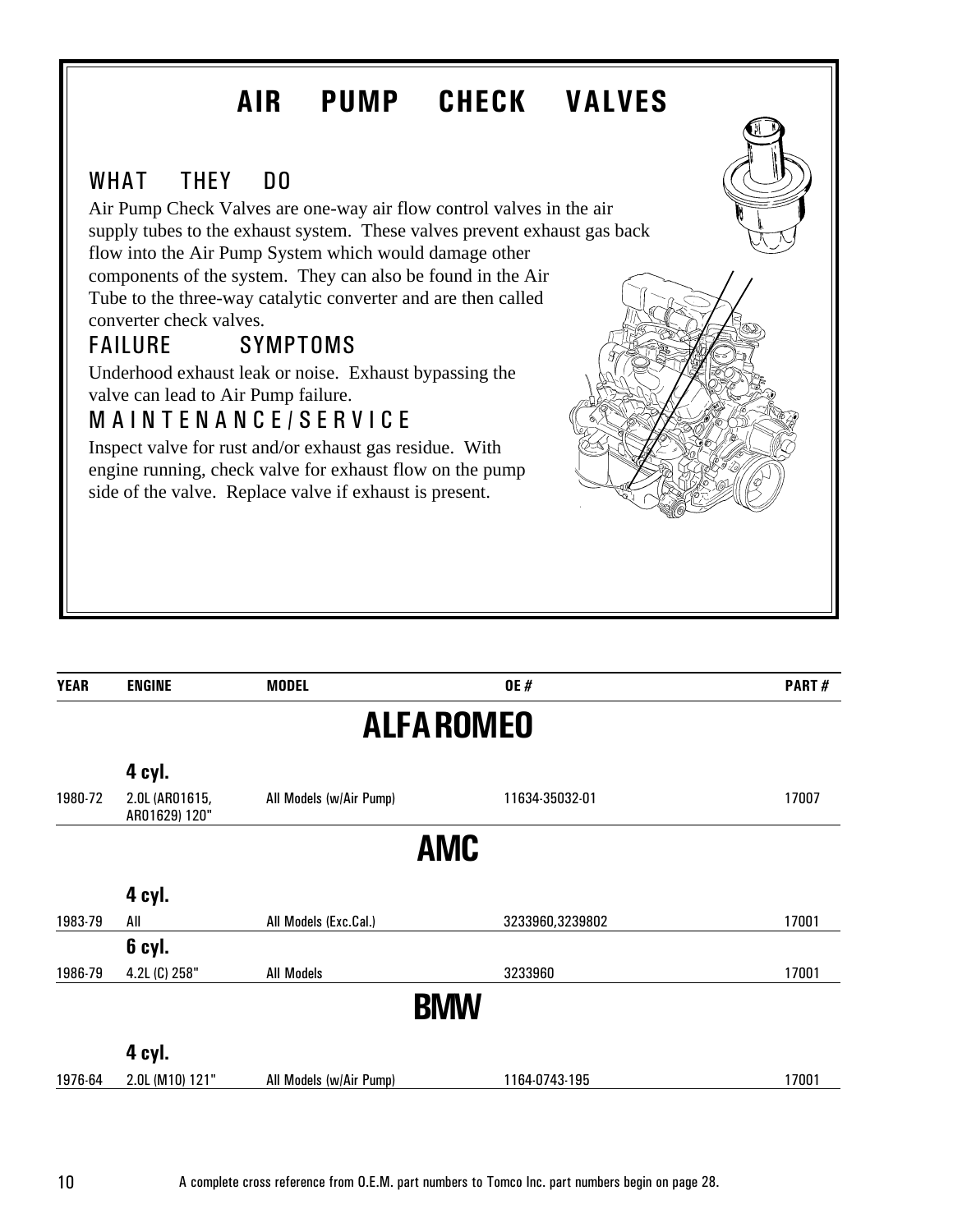| <b>YEAR</b> | <b>ENGINE</b>          | <b>MODEL</b>                              | <b>OE#</b>                                                                | PART# |
|-------------|------------------------|-------------------------------------------|---------------------------------------------------------------------------|-------|
|             |                        | <b>BUICK</b>                              |                                                                           |       |
|             | 4 cyl.                 |                                           |                                                                           |       |
| 1983-82     | 1.8L (0) 111"          | Skyhawk                                   | 22034703,705,22040897,22041201,22048209, 17001<br>22050642                |       |
| 1983-82     | 2.0L (B) 121"          | Skyhawk                                   | 22040897,22050642                                                         | 17001 |
| 1981        | 2.5L(5) 151"           | Skyhawk, Skylark                          | 22040897,22050639,22097058                                                | 17001 |
|             | 6 cyl.                 |                                           |                                                                           |       |
| 1989-81     | 2.8L (W,X) 173"        | Century, Regal                            | 22040897,22048209,22050636,642                                            | 17001 |
| 1985-81     | 2.8L (X) 173"          | <b>Skylark</b>                            | 22040897,22048209,22050636,642                                            | 17001 |
| 1985        | 3.0L (E,L) 181"        | Electra                                   | 22048209,578,22050642                                                     | 17001 |
| 1985-83     | 3.0L (E,L) 181"        | Century (Exc.Convert.)                    |                                                                           | 17004 |
| 1984-82     | 3.0L (E) 181"          | Century (To Convert.)                     | 22040897,22048206,209                                                     | 17001 |
| 1993        | 3.1L (T) 189"          | Regal                                     | 22040897                                                                  | 17001 |
| 1988-84     | 3.8L (A,B,C,3) 231"    | Electra                                   | 22040897,22048209,579,22050642                                            | 17001 |
| 1988-81     | 3.8L (A,B,C,3) 231"    | Riviera                                   | 22040897,22048206,209,579,22050642,                                       | 17001 |
|             |                        |                                           | 22097058                                                                  |       |
| 1987-81     | 3.8L (A,B,C,3) 231"    | Regal                                     | 22040897,22048206,209,579,22050642,<br>22097058                           | 17001 |
| 1985-81     | 3.8L (A,3) 231"        | Estate Wagon, LeSabre                     | 22040897,22048206,579,22097058                                            | 17001 |
| 1981        | 3.8L (A) 231"          | Century (ExcTurbo)                        | 22048206,22097058                                                         | 17001 |
| 1980        | 3.8L (A, 3) 231"       | Century                                   | 22008616,22016736,22017158,22050632                                       | 17004 |
| 1980-78     | 3.8L (A, G, 2, 3) 231" | Estate Wagon, LeSabre, Regal, Riviera     | 22008616,22016736,22017158,22050632                                       | 17004 |
| 1979        | 3.8L (A, 2, 3) 231"    | Century                                   | 22016902                                                                  | 17001 |
| 1979        | 3.8L (A, 2, 3) 231"    | Electra                                   |                                                                           | 17004 |
| 1978        | 3.8L (A,G,2,3) 231"    | Century                                   | 22008616,22016736,22017158,22050635                                       | 17004 |
| 1977        | $3.8L$ (C) $231"$      | Estate Wagon, LeSabre, Regal              | 22034702,22050636                                                         | 17001 |
| 1984-82     | 4.1L (4) 252"          | Regal, Riviera                            | 22040897,22048206,579,22097058                                            | 17001 |
| 1984-81     | 4.1L (4) 252"          | Estate Wagon, LeSabre                     | 22040897,22048206,579,22097058                                            | 17001 |
| 1983-81     | 4.1L (4) 252"          | Electra                                   | 22040897,22048206,579,22097058                                            | 17001 |
| 1981        | 4.1L (4) 252"          | Riviera                                   | 22048206,22097058                                                         | 17001 |
| 1980-66     | All                    | <b>Skylark</b>                            | 22040897,22048209,22050636,642                                            | 17001 |
| 1977-66     | All                    | Century                                   | 22016902,22017158,22040897,22048206,209,<br>22050635,22097058             | 17001 |
| 1976-66     | All                    | Regal                                     | 22017158,22034702,22040897,22048206,209,<br>579,22050635,636,642,22097058 | 17001 |
|             | 8 cyl.                 |                                           |                                                                           |       |
| 1981        | 4.3L (S) 265"          | Century, Regal                            | 22040897,22050639,22097058                                                | 17001 |
| 1992-91     | $5.0L$ (E) $305"$      | Roadmaster                                | 22040897                                                                  | 17001 |
| 1990-81     | 5.0L (Y) 307"          | <b>Estate Wagon</b>                       | 22040903,22050636,642                                                     | 17001 |
| 1987-86     | 5.0L (Y) 307"          | Regal                                     | 22040903,22050636,642                                                     | 17001 |
| 1986-81     | 5.0L (Y) 307"          | <b>LeSabre</b>                            | 22040903,22050636,642                                                     | 17001 |
| 1985-80     | 5.0L (Y) 307"          | Riviera                                   | 22040903,22050636,642                                                     | 17001 |
| 1981        | 5.0L (Y) 307"          | Electra                                   | 22050636,642                                                              | 17001 |
| 1980-78     | $5.0L$ (G,H) $305"$    | Century, Regal                            | 22016902,22017418,22034702,22035625,<br>22040903,22050636,4993435         | 17001 |
| 1996-94     | $5.7L$ (P) $350"$      | Roadmaster                                | 22048212                                                                  | 17001 |
| 1995-94     | 5.7L(8)350"            | Roadmaster                                | 22048212                                                                  | 17001 |
| 1993-92     | 5.7L (7) 350"          | Roadmaster                                | 22040897                                                                  | 17001 |
| 1980-79     | $5.7L$ (L,R,X) 350"    | Riviera                                   | 22016902,22017418,22034702,22035625,<br>22040903,22050636,4993435         | 17001 |
| 1979        | $5.7L$ (L,R,X) 350"    | Electra, Estate Wagon (R Engine), LeSabre | 22016902,22017418,22034702,22035625,<br>22040903,22050636                 | 17001 |
| 1979-78     | $5.7L$ (L,R,X) 350"    | Century                                   | 22016902, 22017418, 22034702, 22035625,<br>22040903,22050636              | 17001 |
| 1979        | $6.6L$ (K) $403"$      | Electra, Estate Wagon                     | 22034702,22050636                                                         | 17001 |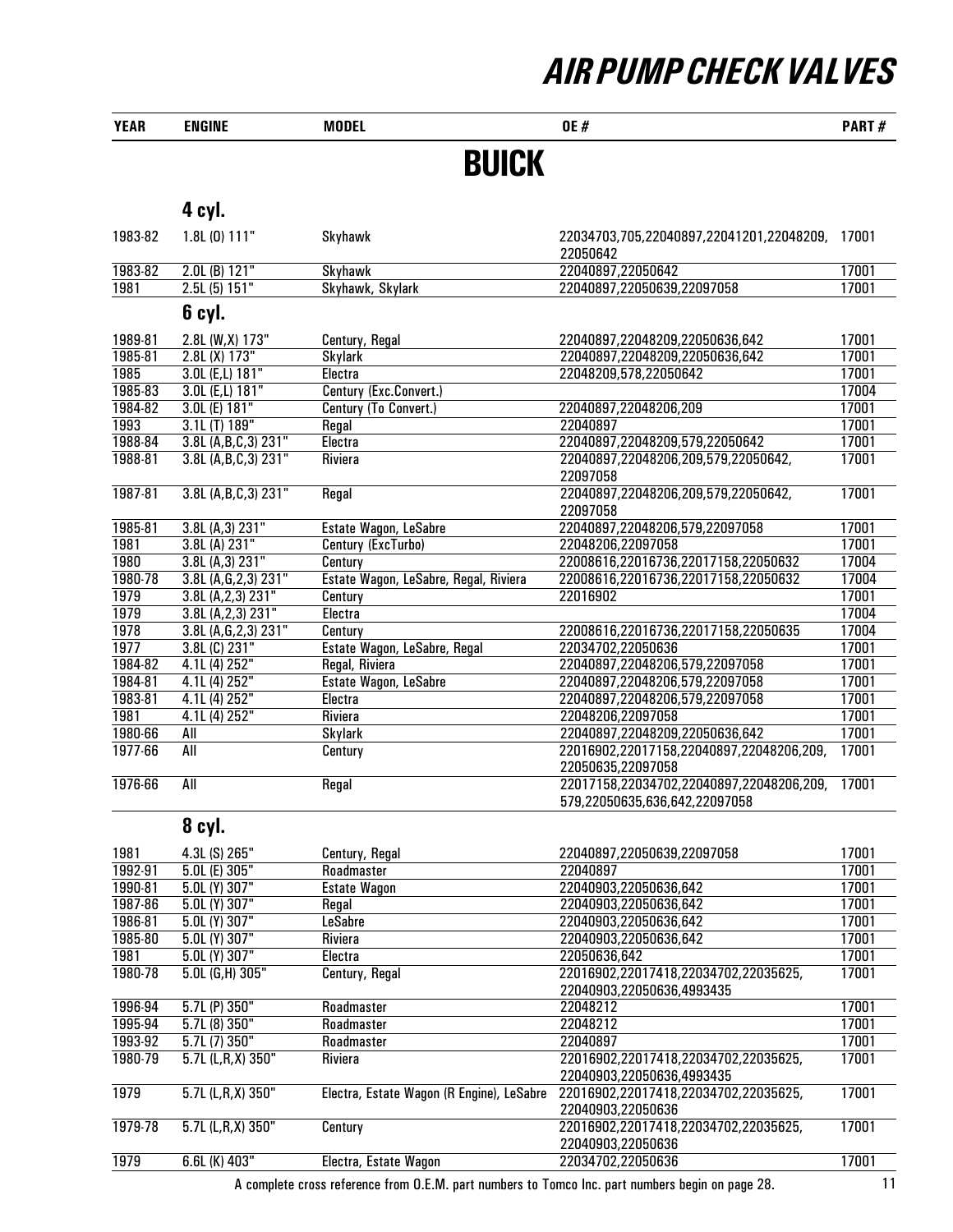| <b>YEAR</b> | <b>ENGINE</b>              | <b>MODEL</b>          | <b>OE#</b>                                                                                  | <b>PART#</b> |
|-------------|----------------------------|-----------------------|---------------------------------------------------------------------------------------------|--------------|
|             | <b>BUICK 8 cyl (Contd)</b> |                       |                                                                                             |              |
| 1986-66     | All                        | <b>Riviera</b>        | 22016902.22017418.22034702.22035625.<br>22040903.22048206.22050636.642                      | 17001        |
| 1986-66     | All                        | LeSabre               | 22016736.902.22017418.22034702.22035625.<br>22040903.22050636                               | 17001        |
| 1986-66     | All                        | Regal                 | 22016902.22017418.22034702.22035625.<br>22040897.903.22050636.639.642.22097058              | 17001        |
| 1985-66     | All                        | Electra, Estate Wagon | 22016902.22017418.22034702.22035625.<br>22040903.22050636.642                               | 17001        |
| 1981-66     | All                        | Century               | 22016902.22017418.22034703.22035625.<br>22040897.903.22048206.22050635.636.639.<br>22097058 | 17001        |
| 1979-66     | All                        | Skylark               | 22017418.22034702.703.22048206.22050629.<br>636.4974196                                     | 17001        |

## CADILLAC

### 4 cyl.

| 1983    | 1.8L (0) 111"    | Cimarron                              | 22040897                                 | 17001 |
|---------|------------------|---------------------------------------|------------------------------------------|-------|
| 1982    | 1.8L (G) 111"    | Cimarron                              | 22040897                                 | 17001 |
|         | 8 cyl.           |                                       |                                          |       |
| 1988-87 | 4.1L (7) 252"    | Allante                               | 22040899,22050642                        | 17001 |
| 1982-81 | 4.1L (4.8) 252"  | DeVille, Eldorado, Fleetwood, Seville | 22016905.22034703.707.22040897.22048206. | 17001 |
|         |                  |                                       | 579,22097058                             |       |
| 1980    | 4.1L (4) 252"    | DeVille, Brougham (Exc.Cal.)          | 22017158.22050635                        | 17004 |
| 1980    | 4.1L (4) 252"    | Brougham (Cal.)                       | 22048206,22050635                        | 17001 |
| 1990    | 4.5L (3) 275"    | All                                   | 22040899.22050642                        | 17001 |
| 1989-88 | 4.5L (5) 275"    | All                                   | 22040899,22050642                        | 17001 |
| 1992-91 | 5.0L (E) 305"    | Brougham                              | 22040897                                 | 17001 |
| 1992-91 | 5.0L (E) 305"    | Brougham                              | 22050642                                 | 17001 |
| 1990-88 | 5.0L(9)305"      | Brougham                              | 22050642                                 | 17001 |
| 1990-84 | 5.0L (Y) 307"    | Brougham                              | 22040903.22048206.22050636.642           | 17001 |
| 1996-91 | $5.7L(7,P)$ 350" | Brougham, Fleetwood                   | 22040897                                 | 17001 |
| 1990-84 | 5.7L (Y,9) 350"  | Brougham, Fleetwood                   | 22050642                                 | 17001 |
| 1979-77 | 7.0L 425"        | All                                   | 22097053                                 | 17001 |
| 1989-76 | All              | Brougham, DeVille, Eldorado, Seville  | 22016905,22017158,22034703,707,22040897, | 17001 |
|         |                  |                                       | 899,903,22048206,209,579,22041201,       |       |
|         |                  |                                       | 22050629,633,635,636,638,642,22097058    |       |

# **CHEVROLET**

|         | 4 cyl.               |                 |                                          |       |
|---------|----------------------|-----------------|------------------------------------------|-------|
| 1977    | 1.4L (I) 85"         | Chevette        | 22034703.22040897.22041201               | 17001 |
| 1987-77 | 1.6L (C,E,J,O,9) 98" | <b>Chevette</b> | 22034703.22040897.22041201.203.22048209. | 17001 |
|         |                      |                 | 22050642                                 |       |
| 1982    | 1.8L (G) 111"        | Cavalier        | 22034703,22040897,22041201,203,22048209, | 17001 |
|         |                      |                 | 22050642                                 |       |
| 1983-82 | $2.0L$ (B) $121"$    | Cavalier        | 22050642                                 | 17001 |
| 1986-82 | $2.5L(2)$ 151"       | Camaro          | 22034703.22040897.22041201.203.22048209  | 17001 |
| 1981    | $2.5L(5)$ 151"       | Citation        | 22034703,22040897,22041201,203,22048209, | 17001 |
|         |                      |                 | 22050639,22097058                        |       |
| 1988-82 | All                  | Cavalier        | 22034703,22040897,22041201,203,22048209, | 17001 |
|         |                      |                 | 22050636.642                             |       |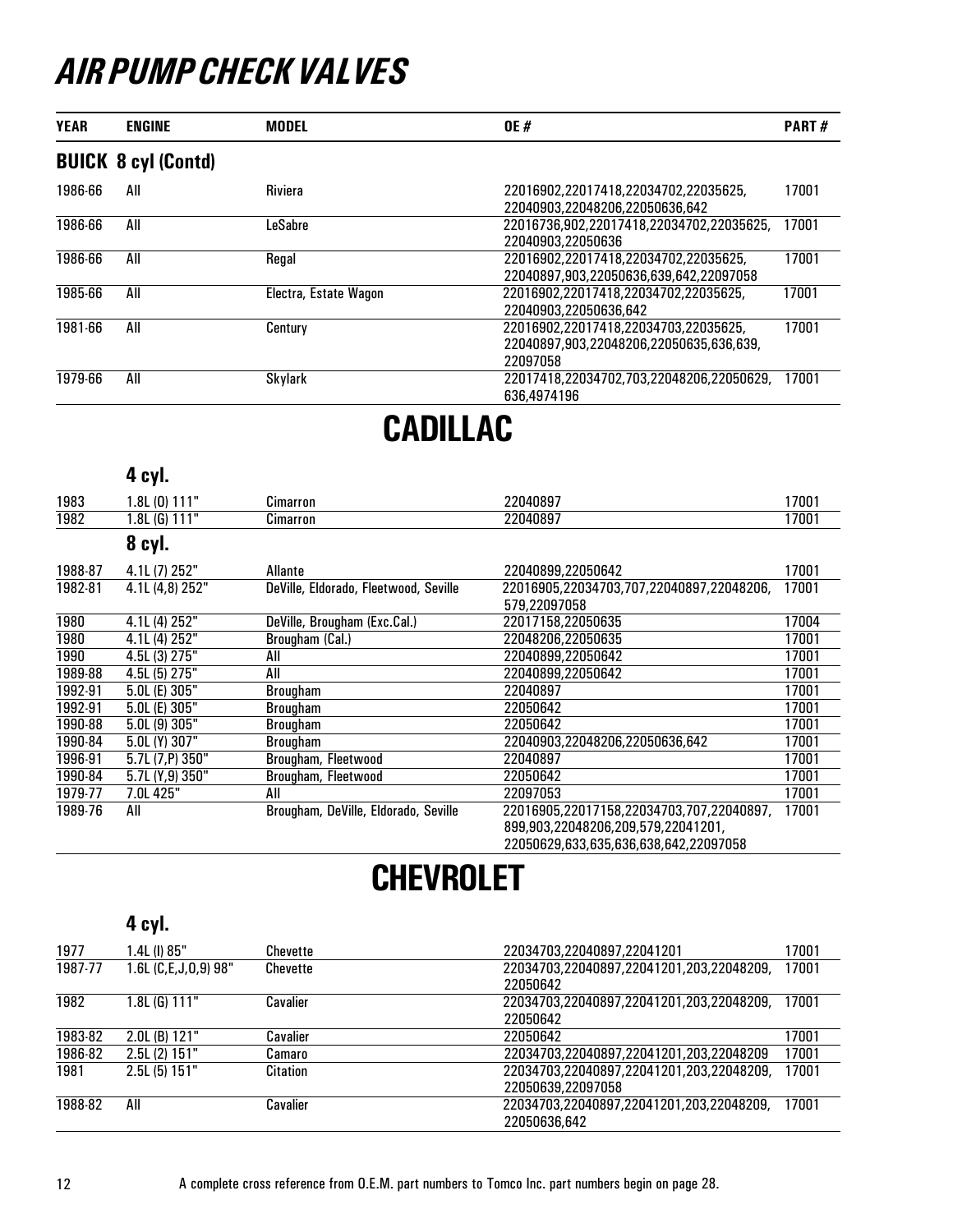| <b>YEAR</b> | ENGINE | MODEL | 0E<br>Н<br>__ | PART#<br>,,, |
|-------------|--------|-------|---------------|--------------|
|-------------|--------|-------|---------------|--------------|

### CHEVROLET (Contd)

| 1992-82 | 2.8L (S) 173"                 | Camaro                                 | 22040897                                | 17001 |
|---------|-------------------------------|----------------------------------------|-----------------------------------------|-------|
| 1988-81 | 2.8L (W, X, Z, 1) 173"        | Celebrity, Citation                    | 22040897,22048209,22050636,642          | 17001 |
| 1993-90 | 3.1L (T) 189"                 | Lumina                                 | 22040897                                | 17001 |
| 1979    | 3.3L (M) 200"                 | Malibu, Monte Carlo                    |                                         | 17001 |
| 1996    | 3.4L(X) 207"                  | Lumina, Monte Carlo                    | 22097057                                | 17001 |
| 1996    | 3.4L(X) 207"                  | Lumina, Monte Carlo                    | 22097057                                | 17001 |
| 1995-93 | 3.4L (S) 207"                 | Camaro                                 | 22048212                                | 17001 |
| 1992-91 | 3.4L (X) 207"                 | Lumina (w/MT)                          | 22097057                                | 17001 |
| 1984-81 | 3.8L (A) 231"                 | Caprice, Impala, Monte Carlo           | 22040897,22048206,579,22050642,22097058 | 17001 |
| 1984-80 | 3.8L (K,9) 229"               | Impala, Malibu, Monte Carlo            | 22016902,22034703,22040897,22048221     | 17001 |
| 1981    | 3.8L (A) 231"                 | Impala                                 | 22048206,22097058                       | 17001 |
| 1981-80 | 3.8L (K) 229"                 | Camaro                                 | 22016902,22034703,22048221              | 17001 |
| 1980    | 3.8L (A) 231"                 | Camaro, Caprice, Impala                | 22016736,22017158,22034706,22050635     | 17004 |
| 1980-79 | 3.8L (A,3) 231"               | Malibu, Monte Carlo                    | 22016736,22017158,22034706,22050635     | 17004 |
| 1996-94 | 4.3L (W) 262"                 | Caprice                                | 22048212                                | 17001 |
| 1993-92 | 4.3L (Z) 262"                 | Caprice (TBI)                          | 22099019                                | 17001 |
| 1992-89 | 4.3L (Z) 262"                 | Caprice                                | 22040897                                | 17001 |
| 1990-88 | 4.3L (Z) 262"                 | Caprice                                | 22050642                                | 17001 |
| 1988-85 | 4.3L (Z) 262"                 | All                                    | 22040897,22050642                       | 17001 |
| 1989-82 | All                           | Celebrity                              | 22040897,22048209,22050642              | 17001 |
| 1989-81 | All                           | Caprice                                | 22040897,22048206,221,224,579,22050642, | 17001 |
|         |                               |                                        | 22097058                                |       |
| 1988-81 | All                           | <b>Monte Carlo</b>                     | 22040897,22048206,221,224,579,22097058  | 17001 |
| 1985-80 | All                           | <b>Citation</b>                        | 22040897,22048209,268,269,22050636,     | 17001 |
|         |                               |                                        | 220509642,                              |       |
| 1979-66 | All                           | Camaro                                 | 22048214,4974265,5354987                | 17001 |
| 1979-66 | $\overline{All}$              | Caprice                                | 22048214,4974265,5354987                | 17001 |
| 1978-70 | <b>All</b>                    | <b>Monte Carlo</b>                     | 22048214,4974265,5354987                | 17001 |
| 1978-66 | All                           | Malibu                                 | 22048214,4974265,5354987                | 17001 |
|         | 8 cyl.                        |                                        |                                         |       |
| 1996-94 | 4.3L (W) 265"                 | Caprice                                | 22048212                                | 17001 |
| 1982-81 | 4.4L (J) 267"                 | Caprice, Camaro, Impala, Malibu, Monte | 22040897,22048221                       | 17001 |
|         |                               | Carlo                                  |                                         |       |
| 1993-89 | $5.0L$ (E) $305"$             | Caprice                                | 22040897                                | 17001 |
| 1992-80 | 5.0L (F,G,H,S) 305"           | Camaro, Caprice                        | 22040897,22048221,224,22050642          | 17001 |
| 1990-86 | 5.0L (Y) 307"                 | Caprice (Exc.Exp)                      | 22040903,22050636,642                   | 17001 |
| 1988-78 | 5.0L (F,G,H,S,7) 305"         | <b>Monte Carlo</b>                     | 22040897,22048221,224,22050636,642      | 17001 |
| 1985-80 | 5.0L (F,G,H,S,7) 305"         | Impala                                 | 22040897,22048221,224,22050642          | 17001 |
| 1984-78 | 5.0L (F,G,H,S,U,7) 305"       | Malibu                                 | 22040897,22048221,224,22050636,642      | 17001 |
| 1997    | $5.7L$ (G) $350"$             | Corvette                               | 22048212                                | 17001 |
| 1997-96 | $5.7L$ (P) $350"$             | Camaro                                 | 22048212                                | 17001 |
| 1997-93 | $\overline{5.7}$ L $(P)$ 350" | Camaro                                 | 22048212                                | 17001 |
| 1996    | $5.7L(5)$ 350"                | Corvette                               | 22048212                                | 17001 |
| 1996-94 | 5.7L (P) 350"                 | Caprice                                | 22048212                                | 17001 |
| 1995-94 | 5.7L (8) 350"                 | Camaro                                 | 22048212                                | 17001 |
| 1995-93 | 5.7L (8) 350"                 | Camaro                                 | 22048212                                | 17001 |
| 1995-90 | 5.7L (J) 350"                 | Corvette                               | 22048212                                | 17001 |
| 1993-91 | 5.7L (7) 350"                 | Caprice                                | 22040897                                | 17001 |
| 1991-88 | 5.7L(8)350"                   | Corvette                               | 22040897                                | 17001 |
| 1991-86 | $5.7L$ (P) $350"$             | Corvette                               | 22054689,22062561                       | 17028 |
| 1990-87 | 5.7L (8) 350"                 | Corvette                               | 22048212                                | 17001 |
| 1990-84 | 5.7L (8) 350"                 | Corvette                               | 22050642                                | 17001 |
| 1981-79 | $5.7L$ (L,6) $350"$           | Camaro, Caprice, Impala, Malibu, Monte | 22016902,22034703,22048221,22050636     | 17001 |
|         |                               | Carlo                                  |                                         |       |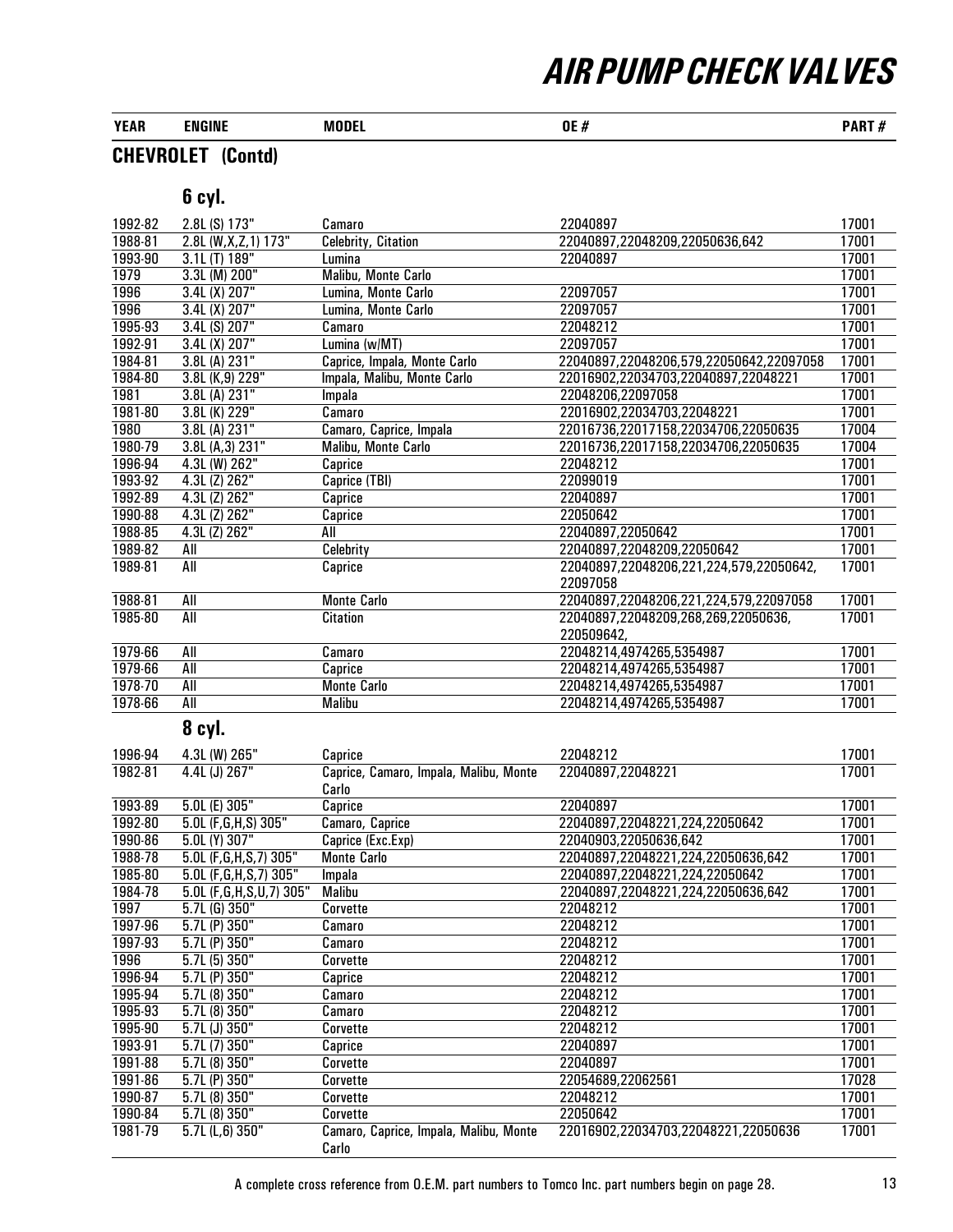| <b>YEAR</b> | <b>ENGINE</b>                  | <b>MODEL</b>       | <b>OE#</b>                                                                   | PART# |
|-------------|--------------------------------|--------------------|------------------------------------------------------------------------------|-------|
|             | <b>CHEVROLET 8 cyl (Contd)</b> |                    |                                                                              |       |
| 1976        | 7.4L (S) 454"                  | Caprice, Impala    | 22050636                                                                     | 17001 |
| 1997-66     | All                            | Corvette           | 22050642.897.22048212.213.221.224.<br>4974265.5354987                        | 17001 |
| 1989-66     | All                            | Camaro             | 22034702,22040897,22048221,224,22050636,<br>642                              | 17001 |
| 1989-66     | All                            | Caprice            | 22040897,903,22048221,224,22050636,642,<br>4974265.5354987                   | 17001 |
| 1988-70     | All                            | <b>Monte Carlo</b> | 22034702.22040897.22048221.224.22050636.<br>642                              | 17001 |
| 1985-81     | All                            | Impala             | 22040897.22048221.224.22050642                                               | 17001 |
| 1985-66     | All                            | Impala             | 22016902,22034702,22040897,22048214,221,<br>224.22050636.642.4974265.5354987 | 17001 |
| 1984-66     | All                            | Malibu             | 22034702.22040897.22048221.224.22050636.<br>642.4974265.5354987              | 17001 |
| 1979-66     | All                            | Impala             | 22016902,22034702,22048214,22050636,<br>4974265.5354987                      | 17001 |

## CHEVROLET TRUCK

#### 4 cyl.

| 1982-71 | $1.8L$ (N) $111"$ | Luv                                   | 94021258.94204935 | 17008 |
|---------|-------------------|---------------------------------------|-------------------|-------|
| 1990-82 | 2.0L (Y) 121"     | <b>ST Series</b>                      | 22050642          | 17001 |
|         | 6 cyl.            |                                       |                   |       |
| 1993-86 | 2.8L (R) 173"     | S,T Series                            | 22050642          | 17001 |
| 1985-82 | $2.8L$ (B) $173"$ | <b>S.T Series</b>                     | 22050642          | 17001 |
| 1984-81 | 3.8L (A) 231"     | El Camino (Incl.w/A.I.R.)             | 22097058          | 17001 |
| 1984-80 | 3.8L (K) 229"     | <b>El Camino</b>                      | 22090642          | 17001 |
| 1980-79 | 3.8L (A) 231"     | El Camino                             | 22016736          | 17004 |
| 1983-81 | 4.1L (D) 250"     | G1,2 (Exc.Cal, Hi-Alt)                | 22097057          | 17001 |
| 1980-79 | $4.1L$ (D) $250"$ | C, G, S Series                        | 22097057          | 17001 |
| 1994-87 | $4.3L$ (Z) $262"$ | CK1,2, G1,2,3                         | 22050642          | 17001 |
| 1988-85 | 4.3L (Z) 262"     | El Camino                             | 22040897,22050642 | 17001 |
| 1986-85 | 4.3L (N) 262"     | CK1,2                                 | 22050642          | 17001 |
| 1986-85 | 4.3L (N) 262"     | G1,2,3 (Exc.Cal)                      | 22050642          | 17001 |
|         | 8 cyl.            |                                       |                   |       |
| 1983-82 | 4.1L (D) 250"     | CK1,2,3                               | 22048212          | 17001 |
| 1982-80 | 4.4L (J) 267"     | El Camino                             | 22040897          | 17001 |
| 1985-81 | 4.8L (T) 292"     | P2,3                                  | 22048212          | 17001 |
| 1985-80 | 4.8L (T) 292"     | CK1,2,3                               | 22048212          | 17001 |
| 1990-88 | 5.0L (H) 305"     | CK1,2,3                               | 22050642          | 17001 |
| 1989-87 | $5.0L$ (H) $305"$ | G1,2,3                                | 22050642          | 17001 |
| 1988-86 | $5.0L$ (G) $305"$ | El Camino                             | 22050642          | 17001 |
| 1987-80 | 5.0L (H) 305"     | El Camino                             | 22040897          | 17001 |
| 1986-85 | 5.0L (H) 305"     | CK1,2                                 | 22050642          | 17001 |
| 1986-85 | 5.0L (H) 305"     | El Camino                             | 22050642          | 17001 |
| 1986-82 | 5.0L (F) 305"     | CK1,2,3, G1,2,3 (Incl.Cal)            | 22048212          | 17001 |
| 1984    | $5.0L$ (H) $305"$ | El Camino                             | 22050642          | 17001 |
| 1994-87 | $5.7L$ (K) $350"$ | CK1,2, G1,2,3, RV1,2,3                | 22050642          | 17001 |
| 1987-80 | 5.7L (M) 350"     | CK1,2,3 G11,2,3, P1,2,3 (Incl.Cal,HD) | 22048212          | 17001 |
| 1986-82 | 5.7L (L) 350"     | CK1,2, G1,2,3 (Incl.Cal)              | 22048212          | 17001 |
| 1981-80 | 5.7L (L) 350"     | El Camino                             | 22048212          | 17001 |
| 1981-78 | $6.6L(X)$ 400"    | CK1,2,3                               | 22048212          | 17001 |
| 1997-96 | 7.4L (J) 454"     | CK2,309                               | 22040897          | 17001 |
| 1997-96 | 7.4L (J) 454"     | G3 (w/k19 AIR)                        | 22040897          | 17001 |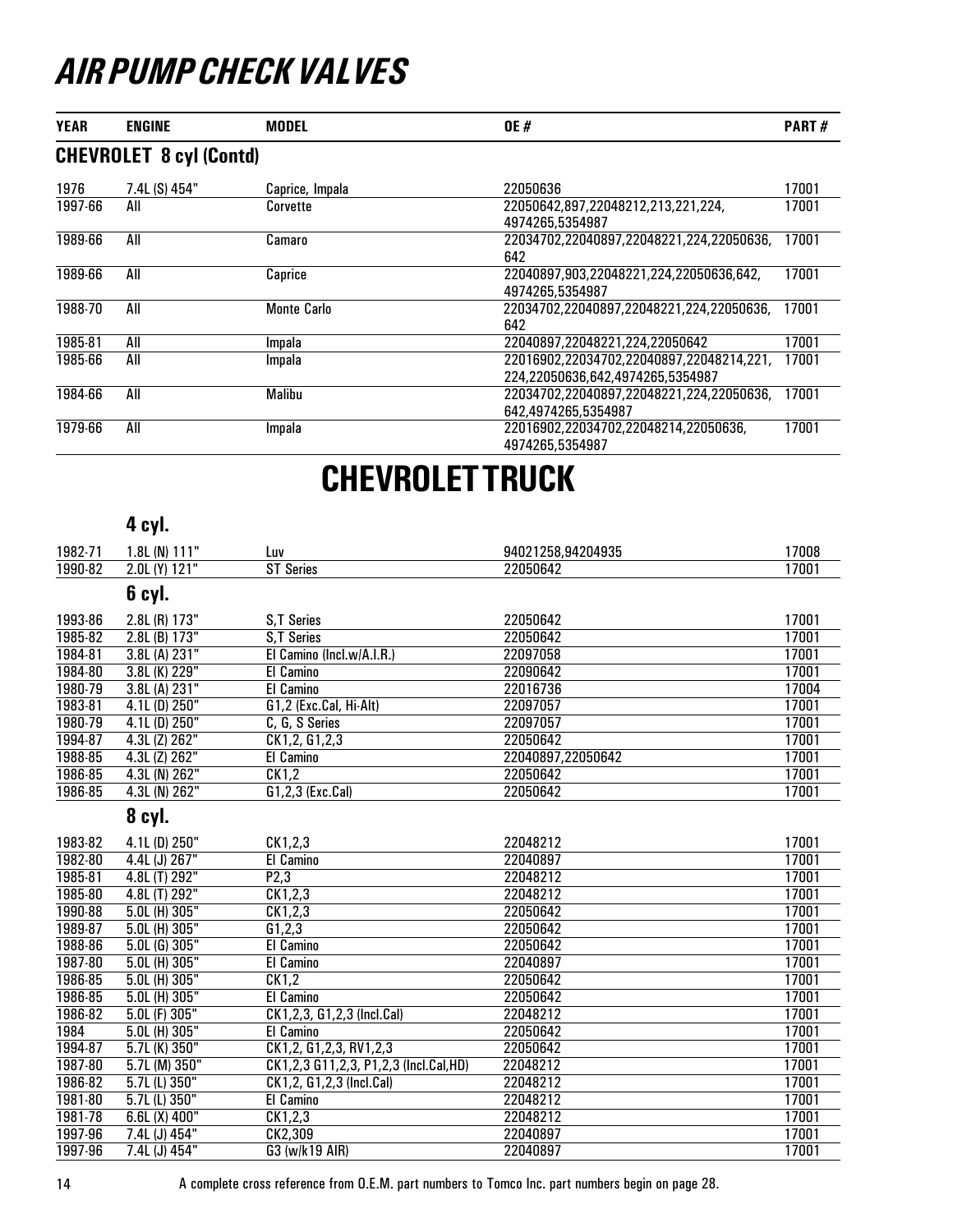| <b>YEAR</b> | ENGINE | MODEL                                | <b>OE#</b> | <b>PART#</b> |
|-------------|--------|--------------------------------------|------------|--------------|
|             |        | <b>CHEVROLET TRUCK 8 cyl (Contd)</b> |            |              |

| 1994-90 | 7.4L (N) 454" | C <sub>1</sub>    | 22050642                                 | 17001 |
|---------|---------------|-------------------|------------------------------------------|-------|
| 1989-88 | 7.4L (N) 454" | G1,2,3            | 22050642                                 | 17001 |
| 1989-87 | 7.4L (N) 454" | RV1,2,3           | 22050642                                 | 17001 |
| 1987-86 | 7.4L (W) 454" | $P2,3$ (w/Cal)    | 22048212                                 | 17001 |
| 1986    | 7.4L (W) 454" | $CK2,3$ (w/Cal)   | 22048212                                 | 17001 |
| 1985    | 7.4L (W) 454" | CK2,3 (HD)        | 22048212                                 | 17001 |
| 1985-84 | 7.4L (W) 484" | P3 (Incl.HD)      | 22048212                                 | 17001 |
| 1984-80 | 7.4L (W) 454" | CK1,2,3           | 22048212                                 | 17001 |
| 1983-81 | 7.4L (X) 454" | P <sub>2</sub> ,3 | 22048212                                 | 17001 |
| 1980    | 7.4L (W) 454" | G1,2              | 22048212                                 | 17001 |
| 1979-75 | 7.4L 454"     | All               | 22048212                                 | 17001 |
| 1978-73 | All           | All               | 22034702,22035501,22040802,22041201,205, | 17001 |
|         |               |                   | 22048209,210,213,214,22049547,22050636,  |       |

4974265

# **CHRYSLER**

### 4 cyl.

| 1981    | 1.7L (A) 105"                  | All                          | 4041966                  | 17001 |
|---------|--------------------------------|------------------------------|--------------------------|-------|
| 1990-81 | 2.2L (A,C,D,E,F) 135"          | All                          | 4041966.4300376.53030467 | 17001 |
| 1985-84 | 2.2L (C,D,E,F) 135"            | All                          | 4275816                  | 17018 |
| 1985-84 | 2.2L (C,D,E,F) 153"            | LeBaron                      | 4275812                  | 17017 |
| 1985-81 | 2.2L (B, C, D, E, F) 135"      | All                          | 4227863.4241556.4307802  | 17014 |
| 1995-85 | 2.5L (J,K,L) 153"              | All                          | 4300376                  | 17001 |
| 1985-83 | $2.6L$ (G) $156"$              | E Class, LeBaron, New Yorker | 4041966                  | 17001 |
|         | 6 cyl.                         |                              |                          |       |
| 1993-90 | 3.0L (R, 3) 181"               | All                          | 4300376                  | 17001 |
| 1983-77 | 3.7L (E,H,J) 225"              | All                          | 3671038,4041966          | 17001 |
| 1983-72 | $3.7L$ (C,D,E,F,G,H,J)<br>225" | All                          | 3671038.4041966.4300376  | 17001 |
|         | $\mathbf{a}$                   |                              |                          |       |

#### 8 cyl.

1989-81 5.2L (M,N,P,R,S,4) 318" All 4041966,4300376 17001

### DODGE

| 1984-83 | 1.6L(A) 98"             | Charger                                                      | 4041966                 | 17001 |
|---------|-------------------------|--------------------------------------------------------------|-------------------------|-------|
| 1981-78 | 1.7L (A) 105"           | Omni (w/o Air Pump)                                          | 4041966                 | 17001 |
| 1980-78 | 1.7L (A) 105"           | Omni (w/Air Pump)                                            | 5214063                 | 17015 |
| 1993-81 | 2.2L (A,C,D,E,F,O,8)    | All                                                          | 4041966.4300376         | 17001 |
| 1987-81 | 135"<br>2.2L (D,E) 135" | All (Exc.Omni, EFI, One piece check valve & 4300393<br>tube) |                         | 17019 |
| 1986    | 2.2L (D,E) 135"         | All (w/EFI, Exc. Omni, Incl. 17001 check valve) 4300377      |                         | 17020 |
| 1985-84 | 2.2L (C,D,E,F,8) 135"   | All (Exc.Omni)                                               | 4275816                 | 17018 |
| 1985-83 | 2.2L (C) 135"           | All (Exc.Omni)                                               | 4275812                 | 17017 |
| 1985-81 | 2.2L (C,D,E,F,8) 135"   | All                                                          | 4227863.4241556.4307802 | 17014 |
| 1984-83 | 2.2L (C) 135"           | <b>Omni (After 1/3/83)</b>                                   | 4241556                 | 17014 |
| 1982-81 | 2.2L (B) 135"           | All (Exc.Omni)                                               | 4227874                 | 17016 |
| 1995-85 | 2.5L (J,K,L) 153"       | All                                                          | 4041966,4300376         | 17001 |
| 1986    | 2.5L (K,L) 135"         | All (w/EFI, Exc. Omni, Incl. 17001 check valve) 4300377      |                         | 17020 |
| 1992-78 | All                     | All (Check valve only)                                       | 4041966.4300376         | 17001 |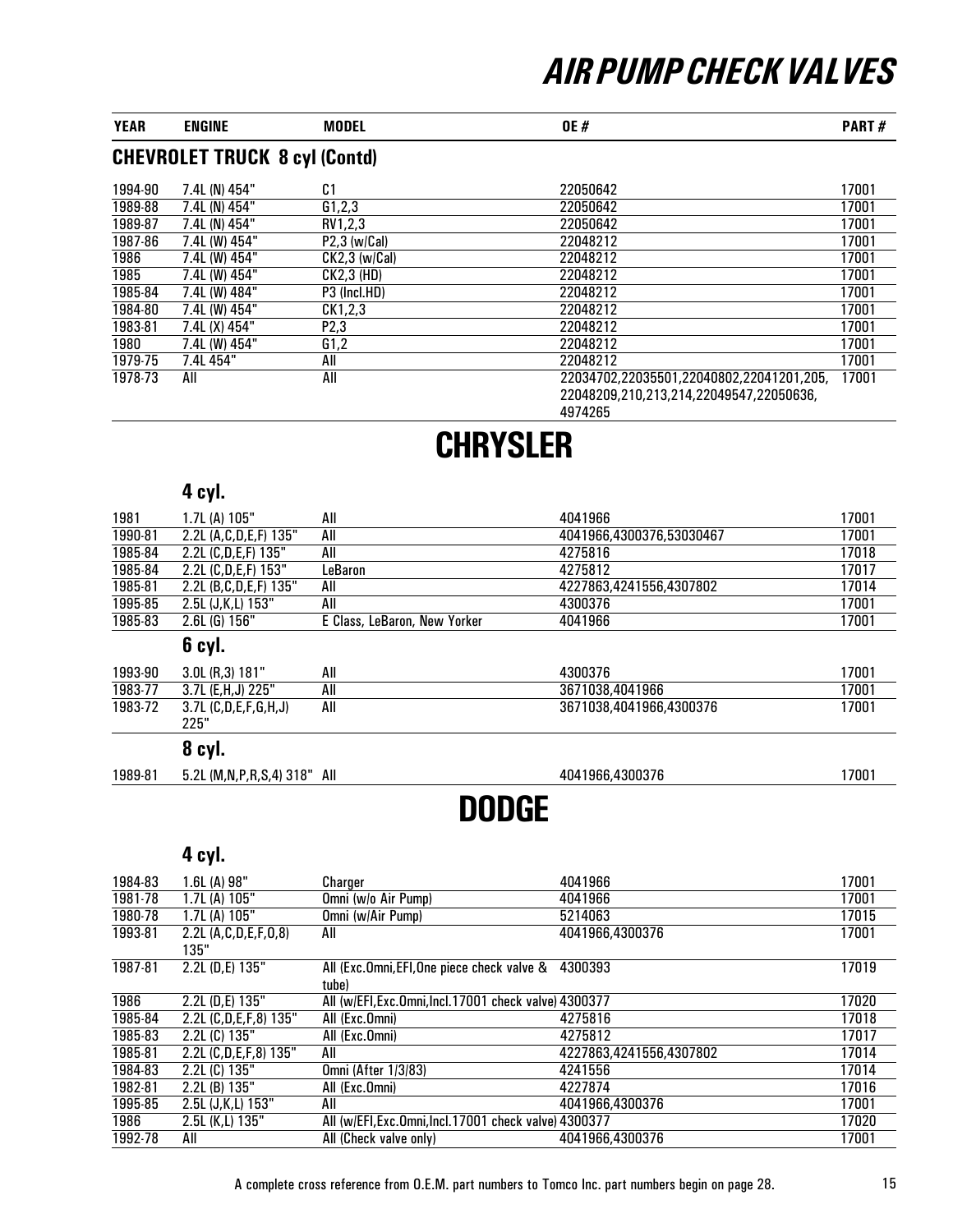| <b>YEAR</b>  | <b>ENGINE</b>                            | <b>MODEL</b>                                      | <b>OE#</b>                  | PART# |
|--------------|------------------------------------------|---------------------------------------------------|-----------------------------|-------|
| <b>DODGE</b> | (Contd)                                  |                                                   |                             |       |
|              | 6 cyl.                                   |                                                   |                             |       |
| 1993-90      | 3.0L (3) 181"                            | All                                               | 4300376                     | 17001 |
| 1993-90      | 3.0L (R, 3) 181"                         | All                                               | 4300376                     | 17001 |
| 1993-90      | 3.0L(3) 181"                             | All                                               | 4300376                     | 17001 |
| 1987-81      | 3.7L (E,F,H,J) 225"                      | All                                               | 4041966,4300376             | 17001 |
| 1983-77      | $3.7L$ (C,D,E,F,G,H,J)<br>225"           | All                                               | 3671038,4041966,4300376     | 17001 |
| 1983-72      | 3.7L (C,D,H) 225"                        | All                                               | 4041996,4300376             | 17001 |
|              | 8 cyl.                                   |                                                   |                             |       |
| 1989-72      | 5.2L (F,G,L,M,N,P,4)<br>318"             | All                                               | 3671038,039,4300376,4041966 | 17001 |
|              |                                          | <b>DODGETRUCK</b>                                 |                             |       |
|              | 4 cyl.                                   |                                                   |                             |       |
|              |                                          |                                                   |                             |       |
| 1987-85      | 2.2L (C,8) 135"                          | Caravan, Omni, Ram Mini Van, Royal<br>(Exc.FI)    | 4287346                     | 17030 |
| 1987-85      | 2.2L (C,8) 135"                          | Caravan, Ram Mini Van, Royal (Exc.FI)             | 4300357                     | 17033 |
| 1985-84      | 2.2L (C) 135"                            | Caravan, Mini Van, Voyager                        | 4275816                     | 17018 |
| 1985-82      | 2.2L (C,D,E,F,8) 135"                    | Caravan, Ram Mini Van, Royal                      | 4275383                     | 17031 |
| 1984-83      | 2.2L (C) 134"                            | Rampage (To Convert.)                             | 4300393                     | 17019 |
| 1984-83      | 2.2L (C) 134"                            | Rampage (Value to Manifold)                       | 4307802                     | 17014 |
| 1984-82      | 2.2L (C) 134"                            | Rampage (To Convert.)                             | 4041966, 4300376            | 17001 |
| 1982         | 2.2L (B) 134"                            | Rampage (To Convert.)                             | 4041966, 4300376            | 17001 |
| 1982         | 2.2L (B) 134"                            | Rampage (To Convert.)                             | 4300393                     | 17019 |
| 1994         | 2.5L (K) 153"                            | Caravan, Voyager                                  | 4300376                     | 17001 |
| 1989         | $2.5L$ (J,K) $153"$                      | Dakota                                            | 4300376                     | 17001 |
|              | 6 cyl.                                   |                                                   |                             |       |
| 1993-92      | 3.0L (3) 181"                            | Grand Caravan, Grand Voyager                      | 3671038,4041966             | 17001 |
| 1993-92      | 3.0L (3) 181"                            | Grand Caravan, Grand Voyager                      | 4300376                     | 17001 |
| 1993-90      | 3.0L(3) 181"                             | Caravan, Grand Caravan, Grand Voyager,<br>Voyager | 4300376                     | 17001 |
| 1993-90      | 3.0L(3) 181"                             | Caravan, Voyager                                  | 3671038,4041966             | 17001 |
| 1993-90      | 3.0L(3) 181"                             | Caravan, Voyager                                  | 4300376                     | 17001 |
| 1991-90      | 3.0L (3) 181"                            | <b>Town &amp; Country</b>                         | 4300376                     | 17001 |
| 1991-90      | 3.0L (3) 181"                            | Town & Country                                    | 4300376                     | 17001 |
| 1987-72      | 3.7L (H, M, N) 225"                      | All                                               | 3671038,4041966,4300376     | 17001 |
| 1987-72      | 3.7L (B,E,H,M,N,W) 225" All              |                                                   | 4300376                     | 17001 |
| 1993-90      | 3.9L (X) 239"                            | $\overline{All}$                                  | 4227670                     | 17016 |
|              | 8 cyl.                                   |                                                   |                             |       |
| 1987         | 5.2L (E, P, R, T, U) 318"                | Pickup, Van                                       | 4300376                     | 17001 |
| 1987-72      | 5.2L(E,S,T,U,R,P) 318"                   | <b>B, D Series</b>                                | 3671038,4041966,4300376     | 17001 |
| 1991-72      | 5.9L (fF, K, SS, T, U, V, W,<br>Z5) 360" | <b>B, D Series</b>                                | 3671038,4041966,4300376     | 17001 |
| 1991-72      | 5.9L (F, J, S, T, U, V, W, Z)<br>360"    | Pickup, Van                                       | 4300376                     | 17001 |
| 1978-72      | 6.6L (J) 400"                            | Pickup, Van                                       | 4300376                     | 17001 |
| 1977-72      | 6.6L (J) 400"                            | <b>B, D Series</b>                                | 3671038,4041966,4300376     | 17001 |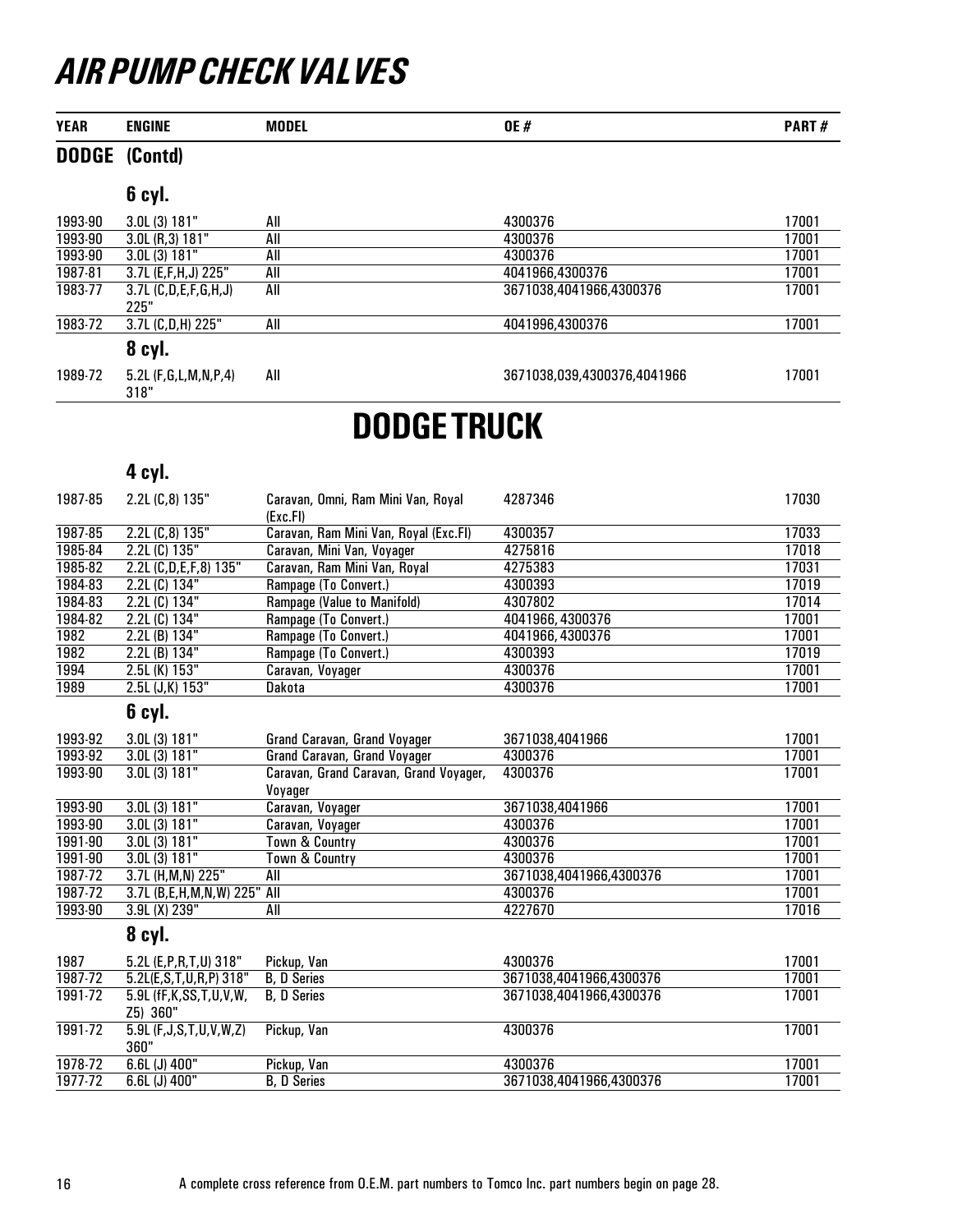| <b>YEAR</b>        | <b>ENGINE</b>                      | <b>MODEL</b>                                                    | <b>OE#</b>                        | PART#          |
|--------------------|------------------------------------|-----------------------------------------------------------------|-----------------------------------|----------------|
|                    |                                    | <b>FIAT</b>                                                     |                                   |                |
|                    | 4 cyl.                             |                                                                 |                                   |                |
| 1984-74            | 1.5L (38A,B) 91"                   | All                                                             | 4290442,5354987                   | 17001          |
| 1984-79            | 2.0L (32C,B) 122"                  | Brava, Mirafiori 124 Spider, X19                                | 4290442,5354987                   | 17001          |
|                    |                                    | <b>FORD</b>                                                     |                                   |                |
|                    | 4 cyl.                             |                                                                 |                                   |                |
| 1985-84            |                                    | Escort (w/o EFI)                                                | E3FZ-9A487G                       | 17011          |
| 1983               | 1.6L (2,4) 98"<br>1.6L(2,4,5,8)98" | Escort, EXP                                                     |                                   | 17022          |
| 1982-81            | 1.6L(2)98"                         | Escort, EXP (w/AT)                                              | E1FZ-9A487E                       | 17013          |
| 1982-81            | 1.6L (2) 98"                       | Escort, EXP (w/MT)                                              | E1FZ-9A487F                       | 17011          |
| 1982-81            | 1.6L(2,4)98"                       | Escort (Exc.HO)                                                 | E1FZ-9A487D                       | 17035          |
| 1980-78            | 1.6L(L,4)98"                       | Fiesta                                                          | D4VY-9A487A                       | 17000          |
| 1994-86            | 1.9L (J, 9) 116"                   | <b>Escort</b>                                                   | E3EE-9A487BA                      | 17022          |
| 1974               | 2.0L (X) 122"                      | Pinto                                                           | C6AZ-9A487A, D4VY-A               | 17000          |
| 1994-84            | 2.3L (R) 140"                      | Tempo                                                           | E43E-9A487AF                      | 17029          |
| 1986-79            | 2.3L (A,R,S,Y) 140"                | Fairmont, Granada, LTD, Mustang, Pinto                          | D9AZ-9A487C                       | 17027          |
| 1985-83            | 2.3L (A,R,S) 140"                  | <b>EXP</b>                                                      | E3FZ-9A487B                       | 17022          |
| 1985-82            | 2.3L (X) 140"                      | <b>Tempo</b>                                                    |                                   | 17022          |
| 1984               | 2.3L (A,R) 140"                    | LTD II                                                          |                                   | 17022          |
| 1984-83            | 2.3L (A,R) 140"                    | <b>Mustang</b>                                                  |                                   | 17022          |
| 1984-83            | 2.3L (A,R) 140"                    | <b>Mustang</b>                                                  | E27E-9A487C, E3EE-BA              | 17021          |
| 1983               | 2.3L (A,R) 140"                    | LTD, Mustang                                                    |                                   | 17010          |
| 1983-78            | 2.3L (A,R,Y) 140"                  | Fairmont                                                        | D8FZ-9A487A                       | 17010          |
| 1982-81            | 2.3L (A) 140"                      | Granada                                                         | D8FZ-9A487A                       | 17010          |
| 1980-78<br>1980-77 | 2.3L (A, Y) 140"                   | <b>Mustang, Pinto</b><br>Pinto                                  |                                   | 17000<br>17010 |
| 1978-75            | 2.3L (A, Y) 140"<br>2.3L (Y) 140"  | <b>Mustang, Pinto</b>                                           | D7FZ-9A487A                       | 17012          |
| 1974               | 2.3L (Y) 140"                      | <b>Mustang, Pinto</b>                                           | D4FZ-9A487A                       | 17001          |
|                    | 6 cyl.                             |                                                                 |                                   |                |
| 1970-66            |                                    |                                                                 |                                   |                |
| 1983-80            | 2.8L (U) 170"<br>3.3L (B, X) 200"  | Falcon<br>Fairmont, Granada, LTD, Mustang,                      | C6AZ-9A487A,D4VY-A<br>D4VY-9A487A | 17000<br>17000 |
|                    |                                    | Thunderbird                                                     |                                   |                |
| 1983-80            | 3.3L (B, X) 200"                   | Fairmont, Granada, LTD, Mustang,<br><b>Thunderbird</b>          | D9AZ-9A487C                       | 17027          |
| 1979-76            | 3.3L (T) 200"                      | Fairmont, Granada                                               |                                   | 17009          |
| 1977-76            | 3.3L (T) 200"                      | <b>Maverick</b>                                                 |                                   | 17009          |
| 1975-74            | 3.3L (T) 200"                      | Granada, Maverick (Cal)                                         | D4VY-9A487A                       | 17000          |
| 1969-66            | 3.3L (T) 200"                      | <b>Mustang</b>                                                  | C6AZ-9A487A, D4VY-A               | 17000          |
| 1989-84            | 3.8L (C,R,3,4) 232"                | LTD, Mustang                                                    | D4AZ-9A487A                       | 17003          |
| 1989-84            | 3.8L (C,R,3,4) 232"                | <b>Thunderbird</b>                                              | D4AZ-9A487A                       | 17000          |
| 1989-84            | 3.8L (3) 232"                      | LTD, Mustang, Thunderbird                                       | D4AE-9A487B, D4AZ-A, E0BZ-B       | 17003          |
| 1988-82            | 3.8L (3,4) 232"                    | Granada, Mustang, Thunderbird                                   | E2AZ-9A487B                       | 17024          |
| 1986-82            | 3.8L (C, 3) 232"                   | Granada, LTD, Mustang, Thunderbird                              | D9AZ-9A487C                       | 17027          |
| 1980               | 4.1L (C) 250"                      | Granada                                                         | D4AZ-9A487A                       | 17000          |
| 1979-76            | 4.1L (L) 250"                      | Granada, Maverick                                               |                                   | 17009          |
| 1975               | 4.1L (L) 250"                      | Granada, Maverick (Cal)                                         | D4VY-9A487A                       | 17000          |
|                    | 8 cyl.                             |                                                                 |                                   |                |
| 1982-81            | 4.2L (D) 255"                      | Country Squire, Fairmont, Granada, LTD,<br>Mustang, Thunderbird | D9AZ-9A487C                       | 17027          |
| 1982-80            | $4.2L$ (D) $255"$                  | Country Squire, Fairmont, Granada, LTD,<br>Mustang, Thunderbird | D4VY-9A487A                       | 17000          |

A complete cross reference from O.E.M. part numbers to Tomco Inc. part numbers begin on page 28. 17 1995-89 5.0L (E,T) 302" Mustang (Upstream) E9VE-9A487AA 17000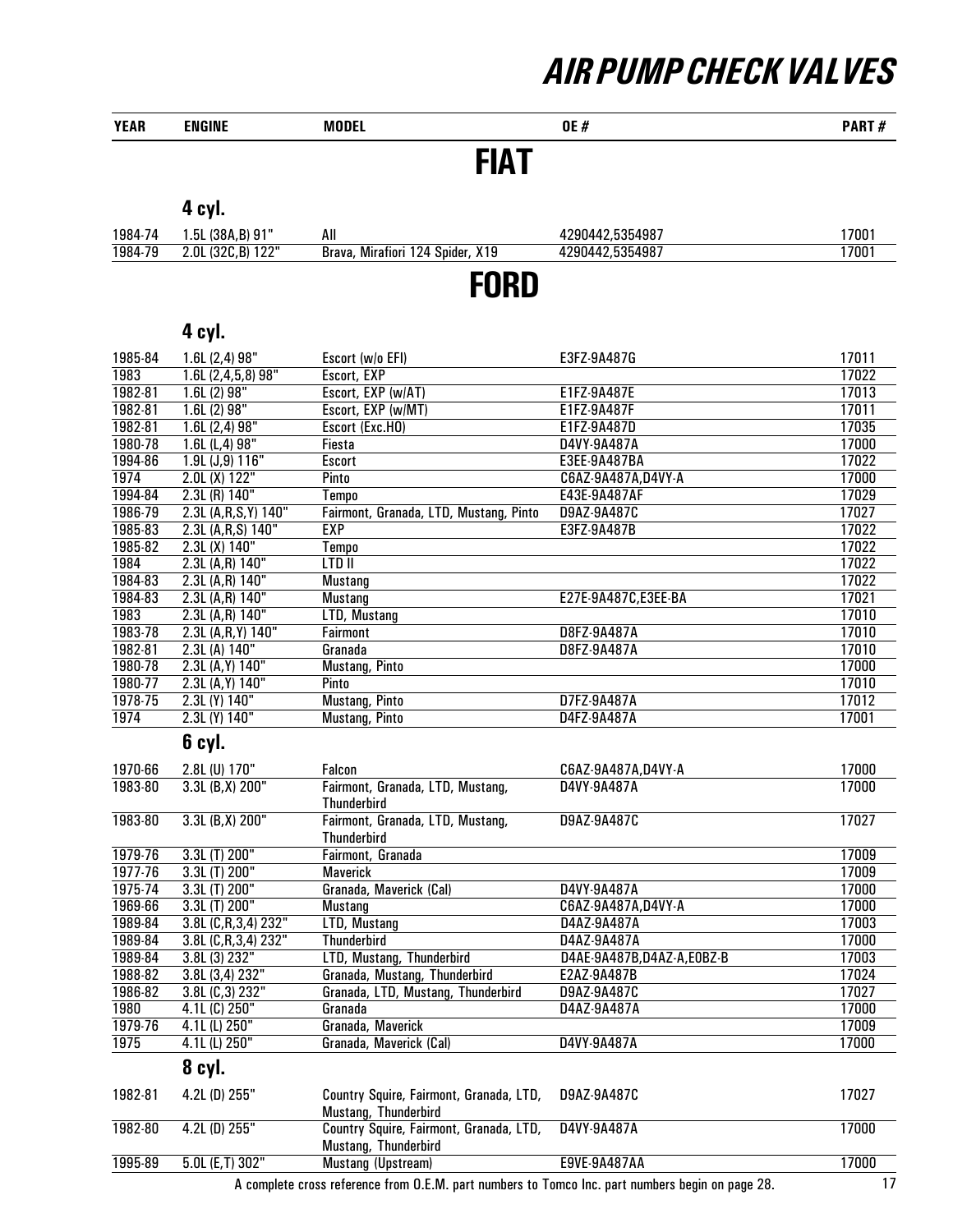| <b>YEAR</b> | <b>ENGINE</b>             | <b>MODEL</b>                                                                    | <b>OE#</b>          | PART# |
|-------------|---------------------------|---------------------------------------------------------------------------------|---------------------|-------|
|             | <b>FORD 8 cyl (Contd)</b> |                                                                                 |                     |       |
| 1995-88     | 5.0L (E,F,T) 302"         | Mustang (Downstream)                                                            | E8DE-9A487AA        | 17021 |
| 1994-93     | $5.0L$ (E,T) $302"$       | <b>Mustang (Downstream)</b>                                                     | E8DE-9A487AA        | 17021 |
| 1993        | $5.0L$ (D) $302"$         | <b>Mustang Cobra (Downstream)</b>                                               | <b>E8DE-9A487AA</b> | 17021 |
| 1993-91     | 5.0L (D,E,F,T) 302"       | Mustang, Mustang Cobra, Thunderbird                                             | D4VY-9A487A         | 17000 |
| 1992-91     | 5.0L (E,F,T) 302"         | <b>Thunderbird</b>                                                              | D4VY-9A487A         | 17000 |
| 1991-90     | 5.0L (E,F,T) 302"         | Country Squire, Crown Victoria                                                  | E8DE-9A487AA        | 17021 |
| 1990-86     | $5.0L$ (E,F) $302"$       | <b>Country Squire</b>                                                           | D4VY-9A487A         | 17000 |
| 1990-82     | 5.0L (E,F,M) 302"         | Crown Victoria, Mustang                                                         | C6AZ-9A487A, D4VY-A | 17000 |
| 1989-81     | 5.0L (E,F,M) 302"         | Country Squire, Crown Victoria, Fairmont,<br>Granada, LTD, Mustang, Thunderbird | <b>E8DE-9A487AA</b> | 17021 |
| 1988-82     | 5.0L (E,F,M) 302"         | <b>Thunderbird</b>                                                              | C6AZ-9A487A, D4VY-A | 17000 |
| 1985-80     | 5.0L (E,F) 302"           | Country Squire, LTD, Thunderbird                                                | D4VY-9A487A         | 17000 |
| 1985-80     | 5.0L (E,F) 302"           | Country Squire, Crown Victoria, Granada,<br>LTD, Mustang, Thunderbird           | D9AZ-9A487C         | 17027 |
| 1980-75     | $5.0L$ (F) $302"$         | Granada                                                                         | D4VY-9A487A         | 17000 |
| 1979-77     | 5.0L (F) 302"             | LTD II                                                                          | D4VY-9A487A         | 17000 |
| 1979-68     | $5.0L$ (D,F,G) 302"       | <b>LTD</b>                                                                      | D4VY-9A487A         | 17000 |
| 1974        | $5.0L$ (F) $302"$         | Custom 500                                                                      | D4DZ-9A487A, D4VY-A | 17000 |
| 1991-79     | $5.8L$ (G,Q) $351"$       | Country Squire, Crown Victoria, LTD                                             | D9AZ-9A487C         | 17027 |
| 1990-86     | $5.8L$ (G) $351"$         | <b>Country Squire, Crown Victoria (Police)</b>                                  | D4VY-9A487A         | 17000 |
| 1986-79     | $5.8L$ (G,Q) $351"$       | Crown Victoria, Country Squire, LTD                                             | D4VY-9A487A         | 17000 |
| 1979        | $5.8L(0)$ 351"            | Custom 500                                                                      | D4VY-9A487A         | 17000 |
| 1979-77     | $5.8L(0)$ 351"            | LTD, LTD II, Thunderbird                                                        | D7AZ-9A487A         | 17002 |
| 1977        | $5.8L(0)$ 351"            | Granada                                                                         | D4VY-9A487A         | 17000 |
| 1976-75     | 5.8L (H) 351"             | Elite, Granada                                                                  |                     | 17003 |
| 1976-74     | 5.8L (H) 351"             | Country Squire, Custom 500, LTD, Torino                                         |                     | 17003 |
| 1974        | $5.8L(0)$ 351"            | Galaxie 500, Ranchero                                                           | D4AZ-9A487A         | 17003 |
| 1978-77     | 6.6L (S) 400"             | LTD, Thunderbird                                                                | D7AZ-9A487A         | 17002 |
| 1978-77     | $6.6L(S)$ 400"            | $LT$ DII                                                                        | D7AZ-9A487A         | 17002 |
| 1976-75     | $6.6L(S)$ 400"            | <b>Elite</b>                                                                    | D4AZ-9A487A         | 17003 |
| 1976-74     | 6.6L (S) 400"             | Country Squire, Custom 500, LTD, Torino                                         |                     | 17003 |
| 1974        | $6.6L(S)$ 400"            | Galaxie 500, Ranchero                                                           | D4AZ-9A487A         | 17003 |
| 1978-75     | 7.5L (A,C) 460"           | <b>Country Squire</b>                                                           |                     | 17003 |
| 1978-75     | 7.5L (A,C) 460"           | Custom 500, LTD                                                                 | D4VY-9A487A         | 17000 |
| 1976-75     | 7.5L (A,C) 460"           | Thunderbird                                                                     | D4VY-9A487A         | 17000 |
| 1976-75     | 7.5L (A,C) 460"           | Torino                                                                          |                     | 17002 |
| 1979-78     | All                       | Fairmont                                                                        | D4VY-9A487A         | 17000 |
| 1979-66     | All                       | <b>Mustang</b>                                                                  | C6AZ-9A487A,D4VY-A  | 17000 |
| 1977-70     | All                       | <b>Maverick</b>                                                                 | D4DZ-9A487A         | 17000 |
| 1973-68     | All                       | Torino                                                                          |                     | 17002 |
| 1973-66     | $\overline{All}$          | Custom 500                                                                      | C6AZ-9A487A,D4VY-A  | 17000 |
| 1973-66     | All                       | <b>LTD</b>                                                                      | C6AZ-9A487A, D4VY-A | 17000 |
| 1973-65     | All                       | Galaxie 500                                                                     | C6AZ-9A487A,D4VY-A  | 17000 |
| 1971-66     | All                       | Fairlane                                                                        | C6AZ-9A487A, D4VY-A | 17000 |
| 1970-66     | All                       | Falcon                                                                          | C6AZ-9A487A, D4VY-A | 17000 |

### FORD TRUCK

|         | 4 cyl.         |                           |               |       |
|---------|----------------|---------------------------|---------------|-------|
| 1988-83 | $2.0L(G)$ 122" | Ranger                    | D8FZ-9A487A   | 17010 |
| 1989-83 | 2.3L(A) 140"   | Aerostar, Courier, Ranger | D8FZ-9A487A   | 17010 |
| 1982-81 | 2.3L (A) 140"  | Ranger                    | D27Z-9A487A,B | 17006 |
|         | 6 cyl.         |                           |               |       |
| 1985-83 | $2.8L(S)$ 171" | <b>Bronco</b> II          | E3TZ-9B449A,B | 17032 |
| 1996-93 | 4.9L (Y) 300"  | E, F Series               | E8DE-9A487AA  | 17021 |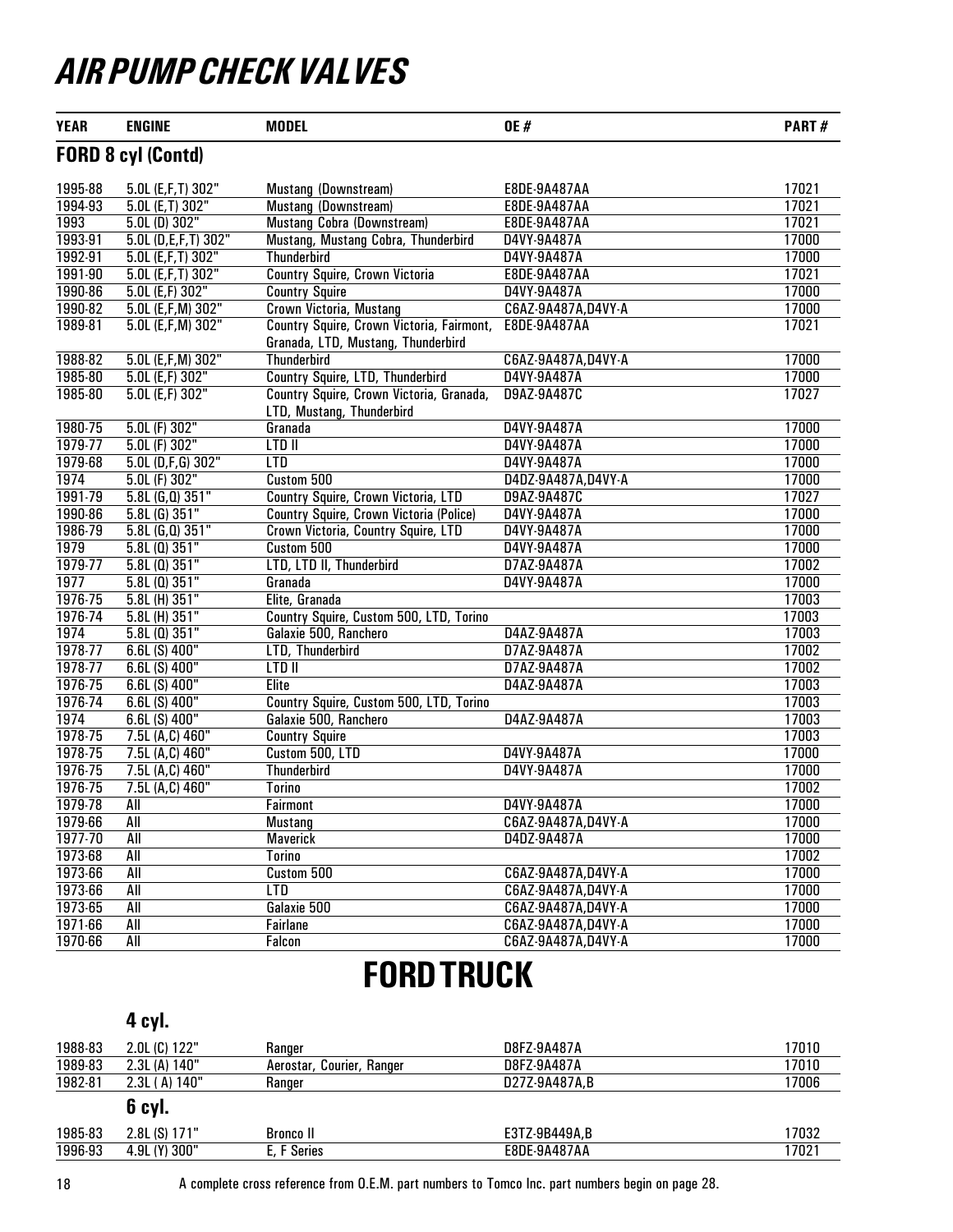| <b>YEAR</b> | <b>ENGINE</b>                   | <b>MODEL</b>                                  | <b>OE#</b>                  | PART# |
|-------------|---------------------------------|-----------------------------------------------|-----------------------------|-------|
|             | <b>FORD TRUCK 6 cyl (Contd)</b> |                                               |                             |       |
| 1996-83     | 4.9L (Y) 300"                   | Bronco, E, F Series                           | D5AZ-9B289C,E7TZ-B          | 17026 |
| 1992-90     | 4.9L (Y) 300"                   | <b>Econoline</b>                              | D27Z-9A487A,B               | 17006 |
| 1992-82     | 4.9L (Y,9) 300"                 | E, F Series                                   | D4AE-9A487B, D4AZ-A, E0BZ-B | 17003 |
| 1986-81     | 4.9L (Y) 300"                   | Bronco, Econoline, F Series                   | D4AZ-9A487A                 | 17003 |
| 1986-79     | 4.9L (Y) 300"                   | F350                                          | D4AZ-9A487A                 | 17003 |
| 1981-80     | 4.9L (E, Y) 300"                | <b>Bronco</b>                                 | D7AZ-9A487A                 | 17002 |
| 1981-80     | 4.9L (E, Y) 300"                | <b>Econoline, F Series</b>                    |                             | 17000 |
| 1980        | 4.9L (E) 300"                   | Econoline E250 (Exc.Cal), E100                |                             | 17000 |
| 1979        | 4.9L (B) 300"                   | Econoline E250, F150, F250 (Exp)              | D4AZ-9A487A                 | 17003 |
| 1979-77     | 4.9L (B,C) 300"                 | <b>Econoline, E Series</b>                    | D4AZ-9A487A                 | 17003 |
| 1979-77     | 4.9L (B) 300"                   | E, F Series                                   | D4AE-9A487B, D4AZ-A, E0BZ-B | 17003 |
| 1976-74     | 4.9L (B) 300"                   | <b>Econoline, E Series</b>                    |                             | 17000 |
| 1974-66     | All                             | <b>Econoline</b>                              | C6AZ-9A487A, D4VY-A         | 17000 |
| 1972-66     | All                             | <b>Bronco</b>                                 | C6AZ-9A487A,D4VY-A          | 17000 |
| 1972-66     | All                             | <b>F</b> Series                               | C6AZ-9A487A, D4VY-A         | 17000 |
|             | 8 cyl.                          |                                               |                             |       |
| 1995-88     | $5.0L$ (N) 302"                 | E250, E350, F250                              | E7TZ-9A487E, E8TE-AA        | 17023 |
| 1995-77     | 5.0L (F,G,N) 302"               | <b>F</b> Series                               | D4VY-9A487A, D5TZ-A         | 17000 |
| 1994-93     | 5.0L (N) 302"                   | Bronco, E150, F150,250                        | E8DE-9A487AA                | 17021 |
| 1992-88     | $5.0L$ (N) $302"$               | <b>Econoline E250, 350, F350</b>              |                             | 17003 |
| 1992-85     | $5.0L$ (F,N) $302"$             | Bronco, Econoline (FI)                        | D4VY-9A487A                 | 17000 |
| 1985-77     | $5.0L$ (F) $302"$               | Bronco (Exc.FI), E Series                     | D4VY-9A487A                 | 17000 |
| 1983        | 5.0L (F) 302"                   | E100, E150, 250, F100, 150, 250               | E3TZ-9A487B                 | 17025 |
| 1979-77     | 5.0L (G) 302"                   | <b>Bronco</b>                                 | D4VY-9A487A                 | 17000 |
| 1995        | $5.8L$ (H) $351"$               | E, F250, 350 (GVW over 8500 LBS)              | E8DE-9A487AA                | 17021 |
| 1995        | 5.8L (H) 351"                   | F150 (w/Lightning Pkg)                        | E8DE-9A487AA                | 17021 |
| 1994-88     | 5.8L (H) 351"                   | <b>F</b> Series                               | D4AE-9A487AA                | 17003 |
| 1992-88     | 5.8L (H) 351"                   | F250                                          | E7TZ-9A487E                 | 17023 |
| 1990-88     | 5.8L (H) 351"                   | <b>Bronco</b>                                 | D4VY-9A487A                 | 17000 |
| 1990-83     | 5.8L (G,H) 351"                 | E150, E250, F150, F250                        | D4VY-9A487A                 | 17000 |
| 1987-83     | 5.8L (G,H) 351"                 | Bronco, E100, E350, F350 (From 12/84)         | D4VY-9A487A                 | 17000 |
| 1982-80     | $5.8L$ (G) $351"$               | Bronco, E100, E150, E250, E350, F150,<br>F250 | D7AZ-9A487A                 | 17002 |
| 1980-77     | 5.8L (G,M) 351"                 | <b>Bronco</b>                                 | D7AZ-9A487A                 | 17002 |
| 1980-77     | 5.8L (G, M) 351"                | <b>F</b> Series                               | D7AZ-9A487A                 | 17002 |
| 1980-77     | 5.8L (G,M) 351"                 | Econoline                                     |                             | 17000 |
| 1982-77     | $6.6L$ (Z) $400"$               | Bronco, F Series                              | D7AZ-9A487A                 | 17002 |
| 1982-77     | 6.6L (Z) 400"                   | <b>Econoline</b>                              |                             | 17000 |
| 1995-93     | $7.5L$ (G) $460"$               | E350, F250, 350                               | E8DE-9A487AA                | 17021 |
| 1994-88     | $7.5L$ (G) $460"$               | E250, E350, F Super Duty, F250                | E7TZ-9A487E                 | 17023 |
| 1992-88     | $7.5L$ (G) $460"$               | Econoline E250, E350, F350                    |                             | 17003 |
| 1985-83     | 7.5L (L) 460"                   | F250, F350 (Before 12/84)                     | D4VY-9A487A                 | 17000 |
| 1985-79     | 7.5L (A,L) 460"                 | Econoline E250, E350                          | D4VY-9A487A                 | 17000 |
| 1978        | 7.5L (A) 460"                   | Econoline E250 (Cal)                          | D4VY-9A487A                 | 17000 |
| 1976-66     | All                             | <b>Bronco</b>                                 | D4DZ-9A487A,C6AZ-A,C8AZ-A   | 17000 |
| 1976-66     | $\overline{All}$                | <b>F</b> Series                               | D4DZ-9A487A,C6AZ-A,C8AZ-A   | 17000 |
| 1976-66     | All                             | <b>Econoline</b>                              | D4DZ-9A487A,C6AZ-A,C8AZ-A   | 17000 |
|             |                                 | -------                                       |                             |       |

### GMC TRUCK

|         | 4 cyl.        |             |          |       |
|---------|---------------|-------------|----------|-------|
| 1990-82 | 2.0L (Y) 121" | S. T Series | 22050642 | 17001 |
|         | 6 cyl.        |             |          |       |
| 1993-86 | 2.8L (R) 173" | S, T Series | 22050642 | 17001 |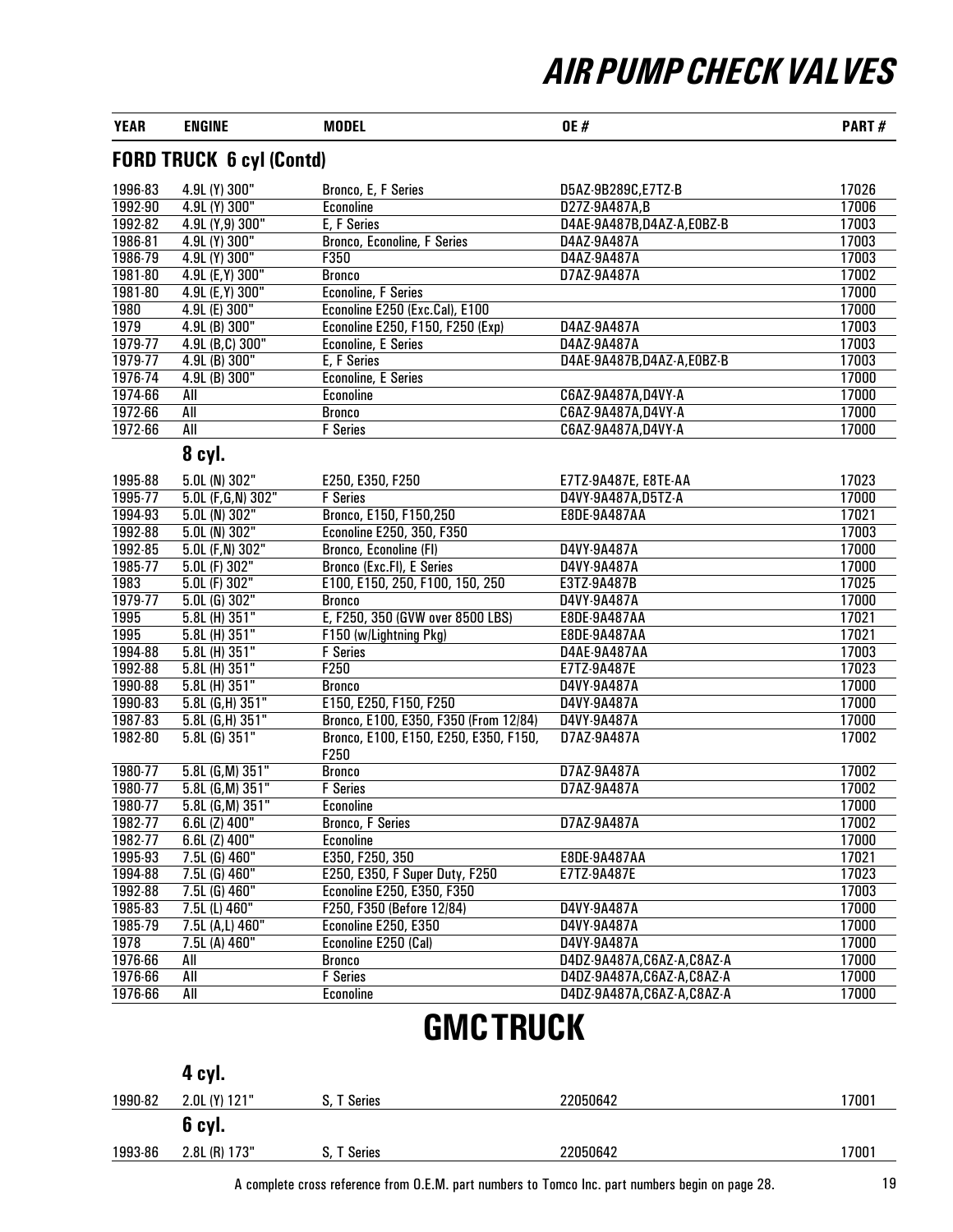| <b>YEAR</b> | <b>ENGINE</b>                  | <b>MODEL</b>                           | <b>OE#</b>                                                                                     | PART# |
|-------------|--------------------------------|----------------------------------------|------------------------------------------------------------------------------------------------|-------|
|             | <b>GMC TRUCK 6 cyl (Contd)</b> |                                        |                                                                                                |       |
| 1985-82     | 2.8L (B) 173"                  | S, T Series                            | 22050642                                                                                       | 17001 |
| 1984-81     | 3.8L (A) 231"                  | Cabellero (Incl.w/A.I.R.)              | 22097058                                                                                       | 17001 |
| 1984-80     | 3.8L (K) 229"                  | Cabellero                              | 22090642                                                                                       | 17001 |
| 1980-79     | 3.8L (A) 231"                  | Cabellero                              | 22016736                                                                                       | 17004 |
| 1983-81     | 4.1L (D) 250"                  | G1,2 (Exc.Cal, Hi-Alt)                 | 22097057                                                                                       | 17001 |
| 1980-79     | 4.1L (D) 250"                  | All                                    | 22097057                                                                                       | 17001 |
| 1994-87     | 4.3L (Z) 262"                  | CK1, 2, G1, 2, 3                       | 22050642                                                                                       | 17001 |
| 1988-85     | 4.3L (Z) 262"                  | Cabellero                              | 22040897,22050642                                                                              | 17001 |
| 1986-85     | 4.3L (N) 262"                  | CK1,2                                  | 22050642                                                                                       | 17001 |
| 1986-85     | 4.3L (N) 262"                  | G1,2,3 (Exc.Cal)                       | 22050642                                                                                       | 17001 |
|             | 8 cyl.                         |                                        |                                                                                                |       |
| 1983-82     | 4.1L (D) 250"                  | CK1,2,3                                | 22048212                                                                                       | 17001 |
| 1982-80     | 4.4L (J) 267"                  | Cabellero                              | 22040897                                                                                       | 17001 |
| 1985-81     | 4.8L (T) 292"                  | P2,3                                   | 22048212                                                                                       | 17001 |
| 1985-80     | 4.8L (T) 292"                  | CK1,2,3                                | 22048212                                                                                       | 17001 |
| 1990-88     | 5.0L (H) 305"                  | CK1,2,3                                | 22050642                                                                                       | 17001 |
| 1989-87     | 5.0L (H) 305"                  | G1, 2, 3                               | 22050642                                                                                       | 17001 |
| 1988-86     | $5.0L$ (G) $305"$              | Cabellero                              | 22050642                                                                                       | 17001 |
| 1987-80     | 5.0L (H) 305"                  | Cabellero                              | 22040897                                                                                       | 17001 |
| 1986-85     | $5.0L$ (H) $305"$              | CK1,2                                  | 22050642                                                                                       | 17001 |
| 1986-85     | 5.0L (H) 305"                  | Cabellero                              | 22050642                                                                                       | 17001 |
| 1986-82     | 5.0L (F) 305"                  | CK1,2,3, G1,2,3 (Incl.Cal)             | 22048212                                                                                       | 17001 |
| 1984        | 5.0L (H) 305"                  | <b>Cabellero</b>                       | 22050642                                                                                       | 17001 |
| 1994-87     | 5.7L (K) 350"                  | CK1, 2, 3, R1, 2, 3                    | 22050642                                                                                       | 17001 |
| 1987-80     | 5.7L (M) 350"                  | CK1,2,3, G1,2,3, P1,2,3 (Incl.Cal, HD) | 22048212                                                                                       | 17001 |
| 1986-82     | 5.7L (L) 350"                  | CK1,2,3 (Incl.Cal)                     | 22048212                                                                                       | 17001 |
| 1981-80     | 5.7L (L) 350"                  | Cabellero                              | 22048212                                                                                       | 17001 |
| 1981-80     | $6.6L(X)$ 400"                 | CK1,2,3                                | 22048212                                                                                       | 17001 |
| 1997-96     | 7.4L (J) 454"                  | CK2,309                                | 22040897                                                                                       | 17001 |
| 1997-96     | 7.4L (J) 454"                  | G3 (w/k19 AIR)                         | 22040897                                                                                       | 17001 |
| 1993-90     | 7.4L (N) 454"                  | $\overline{c}$ 1                       | 22050642                                                                                       | 17001 |
| 1989-88     | 7.4L (N) 454"                  | G1,2,3                                 | 22050642                                                                                       | 17001 |
| 1989-87     | 7.4L (N) 454"                  | RV1,2,3                                | 22050642                                                                                       | 17001 |
| 1987-86     | 7.4L (W) 454"                  | $P2,3$ (w/Cal)                         | 22048212                                                                                       | 17001 |
| 1986        | 7.4L (W) 454"                  | CK2,3 (w/Cal)                          | 22048212                                                                                       | 17001 |
| 1985        | 7.4L (W) 454"                  | <b>CK2,3 (HD)</b>                      | 22048212                                                                                       | 17001 |
| 1985-84     | 7.4L (W) 454"                  | P3 (Incl.HD)                           | 22048212                                                                                       | 17001 |
| 1984-80     | $7.4L$ (W) 454"                | CK1,2,3                                | 22048212                                                                                       | 17001 |
| 1983-81     | 7.4L (W) 454"                  | P2,3                                   | 22048212                                                                                       | 17001 |
| <b>1980</b> | 7.4L (W) 454"                  | G1,2                                   | 22048212                                                                                       | 17001 |
| 1978-73     | All                            | All                                    | 22034702,22035501,22040802,22041201,205,<br>22048209,210,213,214,22049547,22050636,<br>4974265 | 17001 |

# HYUNDAI

4 cyl.

1989-86 1.5L (J) 90" Excel 28820-21350 20020-21350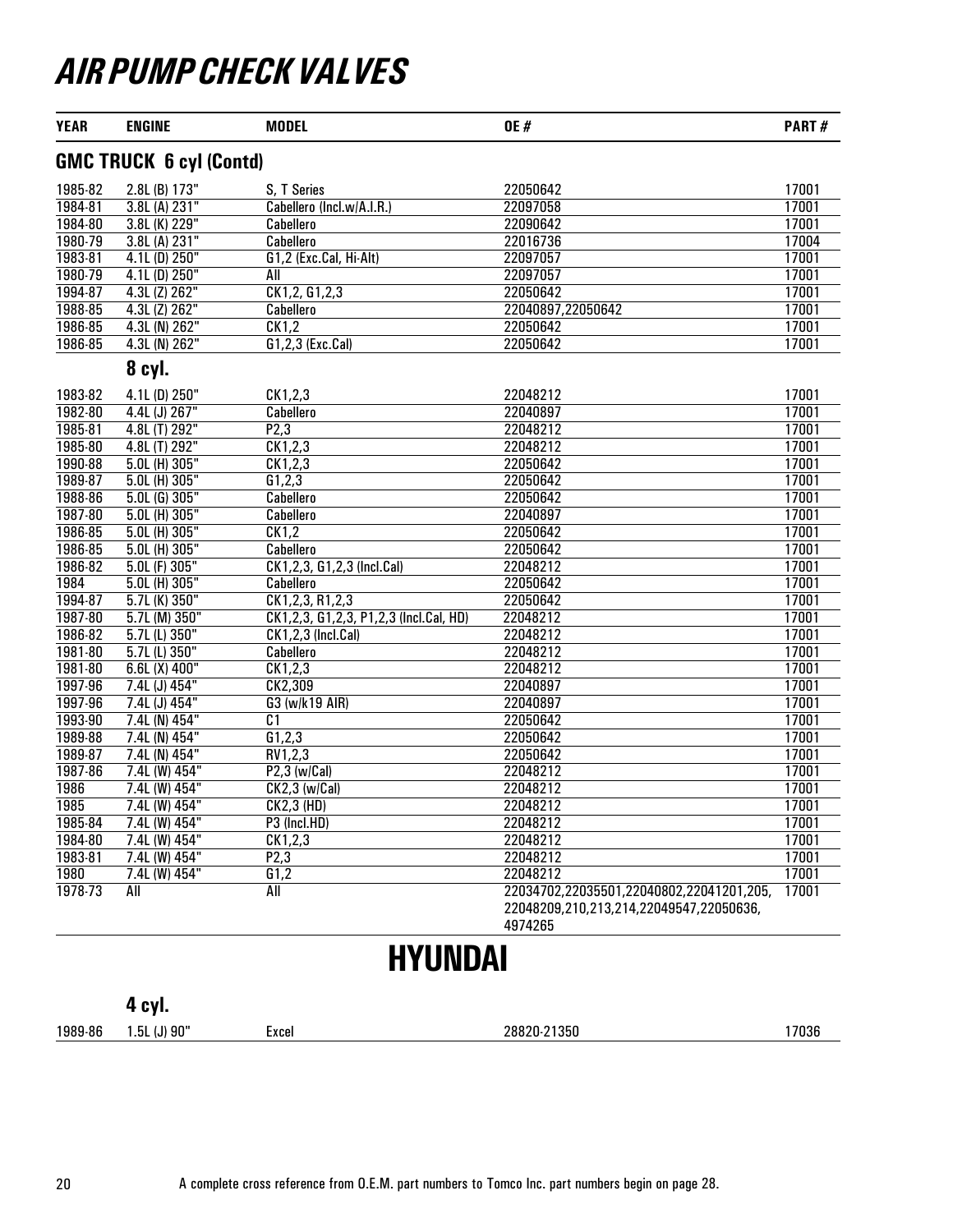| <b>YEAR</b> | <b>ENGINE</b>     | <b>MODEL</b> | <b>OE#</b>                  | <b>PART#</b> |
|-------------|-------------------|--------------|-----------------------------|--------------|
|             |                   |              | <b>ISUZU</b>                |              |
|             | 4 cyl.            |              |                             |              |
| 1984-81     | $1.8L$ (B) $111"$ | I-Mark       | 8-94204-935-0,9-19255-603-0 | 17008        |
| 1984        | 1.9L(A) 119"      | Impulse      | 8-94204-935-0,9-19255-603-0 | 17008        |
| 1989-83     | 2.0L(A) 121"      | I-Mark       | 8-94204-935-0,9-19255-603-0 | 17008        |
|             | 6 cyl.            |              |                             |              |
| 1994-88     | All               | All          | 8-22050-642-0               | 17001        |
|             |                   |              | <b>ISUZU TRUCK</b>          |              |

#### 4 cyl.

| 1984-81 | 1.8L (B) $111"$ | Pickup, Trooper II | 8-94204-935-0.9-19255-603-0 | 17008 |
|---------|-----------------|--------------------|-----------------------------|-------|
| 1989-83 | 2.0L(A) 121"    | Pickup, Trooper II | 8-94204-935-0.9-19255-603-0 | 17008 |
| 1994-88 | 2.3L (L) 137"   | Pickup             | 8-94204-935-0.9-19255-603-0 | 17008 |
| 1986    | 2.3L (L) 140"   | rooper             | 8-94204-935-0,9-19255-603-0 | 17008 |
| 1994-91 | 2.6L (E) 156"   | Rodeo              | 8-94204-935-0.9-19255-603-0 | 17008 |
| 1994-88 | 2.6L (E) 156"   | Pickup             | 8-94204-935-0,9-19255-603-0 | 17008 |

### JAGUAR

#### 6 cyl. 1988 3.6L (5,6) 220" XJ6 17001 1987-86 4.2L (3) 258" XJ6 17001 C34017,5354987 12 cyl. 1987-86 5.3L (8) 326" XJS 17001

### **JEEP**

#### 4 cyl.

| 1981-80 | $2.5L$ (B) $151"$   | All                    | 3239802                       | 17001 |
|---------|---------------------|------------------------|-------------------------------|-------|
|         | 6 cyl.              |                        |                               |       |
| 1986-84 | 2.8L (W) 273"       | All                    | 3233960                       | 17001 |
| 1988-87 | 4.0L (C,M) 242"     | All                    | 3233960                       | 17001 |
| 1990-80 | 4.2L (C,M,T) 258"   | All                    | 3233960,8933001549,8953000944 | 17001 |
|         | 8 cyl.              |                        |                               |       |
| 1993-79 | $5.9L$ (N,P,7) 360" | Grand Wagoneer, Pickup | 3233960                       | 17001 |
| 1981-79 | $5.0L$ (H) 304"     | All                    | 3233960,8933001549,8953000944 | 17001 |

### LINCOLN

| 1989-88 | . (4) 232"<br>3.8L | Continental                | E3TZ-9A487A.E8DZ-A | 702  |
|---------|--------------------|----------------------------|--------------------|------|
| 1985    | (3) 232"<br>3.8L   | Mark VII<br>Continental, ' | D9AZ-9A487C        | 7027 |
| 1982    | (3) 232"<br>3.8L   | ontinentalد                | D9AZ-9A487C        | 1702 |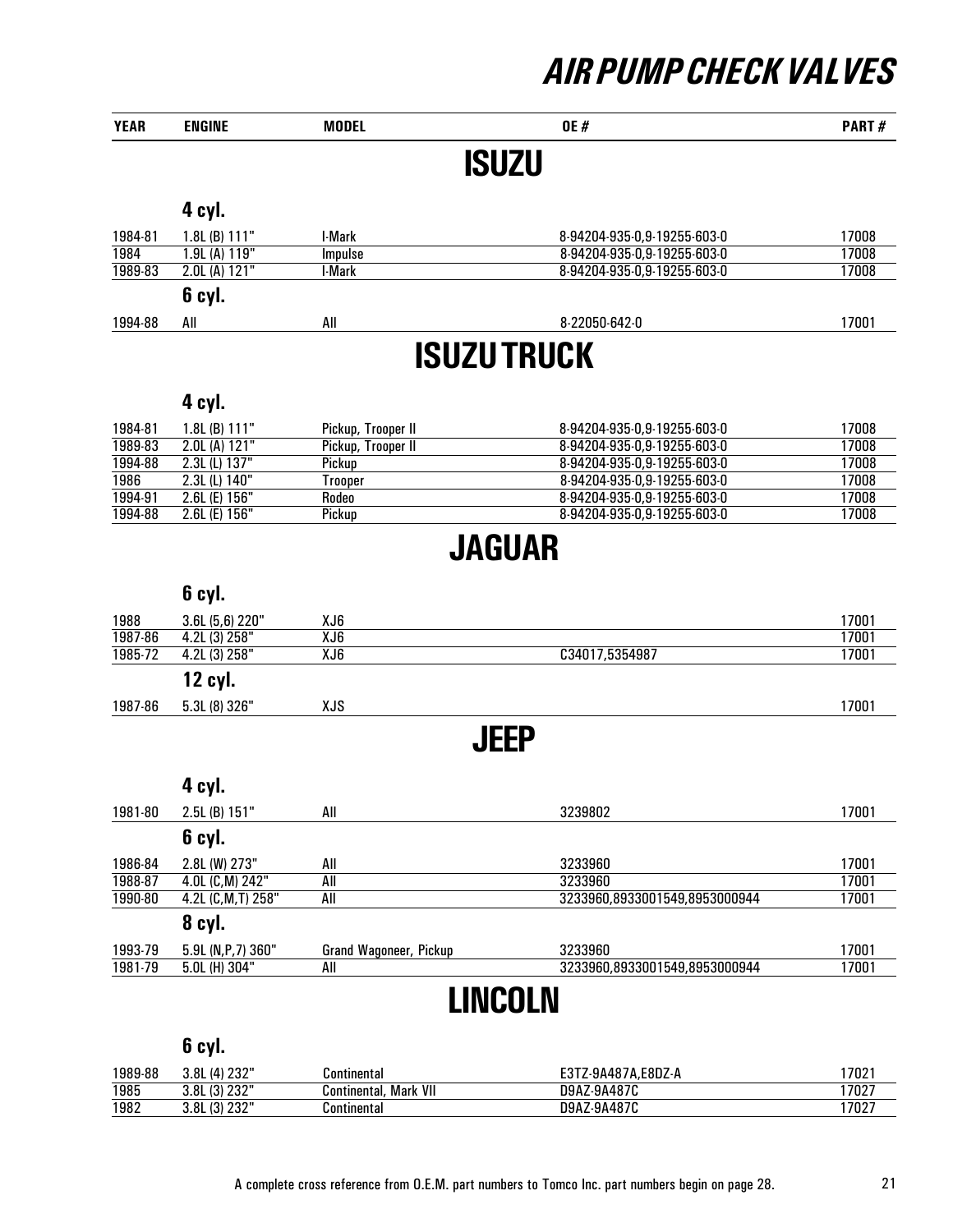| <b>YEAR</b> | <b>ENGINE</b> | MNNFI<br>-- | OE,<br><br> | <b>DART</b><br>., |
|-------------|---------------|-------------|-------------|-------------------|
|             |               |             |             |                   |

### LINCOLN (Contd)

### 8 cyl.

| 1992-90 | 5.0L (E,F) 302"       | <b>Mark Series</b>                        | E8DE-9A487AA | 17021 |
|---------|-----------------------|-------------------------------------------|--------------|-------|
| 1992-84 | 5.0L (E,F) 302"       | Mark VII                                  | D4VY-9A487A  | 17000 |
| 1992-82 | 5.0L (E,F) 302"       | Town Car                                  |              | 17000 |
| 1990    | $5.0L$ (E,F) $302"$   | Town Car                                  | E8DE-9A487AA | 17021 |
| 1989-81 | $5.0L$ (E,F,M) $302"$ | All                                       | E8DE-9A487AA | 17021 |
| 1988-77 | 5.0L (E,F) 302"       | Continental                               | D4VY-9A487A  | 17000 |
| 1985-80 | $5.0L$ (F) $302"$     | Continental, Mark VI, Mark VII, Town Car, | D9AZ-9A487C  | 17027 |
|         |                       | Varsailles                                |              |       |
| 1983-80 | 5.0L (F) 302"         | Mark VI                                   |              | 17000 |
| 1982-77 | 5.0L (F) 302"         | <b>Versailles</b>                         | D4VY-9A487A  | 17000 |
| 1979-77 | 5.0L (F) 302"         | Mark V                                    | D4VY-9A487A  | 17000 |
| 1981-77 | 5.8L (G,H) 351"       | Continental                               | D4VY-9A487A  | 17000 |
| 1980-81 | $5.8L$ (G) $351"$     | Mark VI                                   | D4VY-9A487A  | 17000 |
| 1980    | 5.8L (G) 351"         | Continental, Mark VI                      | D9AZ-9A487C  | 17027 |
| 1979-77 | 5.8L (G,H) 351"       | Mark V                                    | D4VY-9A487A  | 17000 |
| 1979-77 | $6.6L(S)$ 400"        | Continental, Mark V, Versailles           | D7AZ-9A487A  | 17002 |
| 1979-77 | 7.5L (A) 460"         | Continental, Mark V                       | D4VY-9A487A  | 17000 |
| 1976-72 | 7.5L (5) 460"         | Mark IV                                   | D4VY-9A487A  | 17000 |
| 1976-66 | 7.5L (5) 460"         | Continental                               | D4VY-9A487A  | 17000 |
| 1971-66 | 7.5L (5) 460"         | Mark III                                  | D4VY-9A487A  | 17000 |

### MAZDA

### 4 cyl.

| 1983-76 | All | All | 3613-13-840    | 7006 |
|---------|-----|-----|----------------|------|
|         |     |     | <b>MERCURY</b> |      |

| 1989-83 | 1.6L (2,4,5,7,8) 98"      | Lynx                                   | E3FZ-9A487F,G      | 17011 |
|---------|---------------------------|----------------------------------------|--------------------|-------|
| 1983    | 1.6L (2,4,5) 98"          | LN7                                    | E1FZ-9A487F.E3FZ-G | 17011 |
| 1982    | 1.6L (4) 98"              | $\overline{LN7}$ (w/AT)                |                    | 17013 |
| 1982    | 1.6L (4) 98"              | $LN7$ (w/MT)                           | E1FZ-9A487F        | 17011 |
| 1982    | 1.6L (2,4) 98"            | $LN7$ (w/MT)                           | E1FZ-9A487D        | 17035 |
| 1982    | 1.6L (2,4) 98"            | Lynx (w/MT)                            | E1FZ-9A487D        | 17035 |
| 1982-81 | 1.6L (2,4) 98"            | Lynx (w/AT)                            |                    | 17013 |
| 1982-81 | 1.6L (2,4) 98"            | Lynx (w/MT)                            | E1FZ-9A487F        | 17011 |
| 1988-86 | 1.9L (J,9) 116"           | Lynx                                   |                    | 17022 |
| 1994-85 | 2.3L (X) 140"             | Topaz                                  | E3EE-9487BA        | 17022 |
| 1987-84 | 2.3L (R, X) 140"          | Topaz                                  | E43E-9A487AF       | 17029 |
| 1986-80 | 2.3L (A, R, S, T, W) 140" | Bobcat, Capri, Cougar, Marquis, Zephyr | D9AZ-9A487C        | 17027 |
| 1985-83 | 2.3L (A,R) 140"           | Lynx                                   |                    | 17022 |
| 1984    | 2.3L (A,R) 140"           | <b>Marquis</b>                         |                    | 17022 |
| 1984-83 | 2.3L (A,R,T,W) 140"       | Capri                                  |                    | 17022 |
| 1983    | 2.3L (A) 140"             | LN7, Zephyr (Exp, Exc. Turbo)          |                    | 17022 |
| 1983    | 2.3L (A) 140"             | Marquis, Zephyr                        |                    | 17010 |
| 1982-77 | 2.3L (A,T,W,Y) 140"       | Bobcat, Capri, Zephyr                  | D8FZ-9A487A        | 17010 |
| 1980-78 | 2.3L (A,T,W,Y) 140"       | Bobcat, Capri                          |                    | 17000 |
| 1978-75 | 2.3L (Y) 140"             | Bobcat, Capri                          | D7FZ-9A487A        | 17012 |
|         |                           |                                        |                    |       |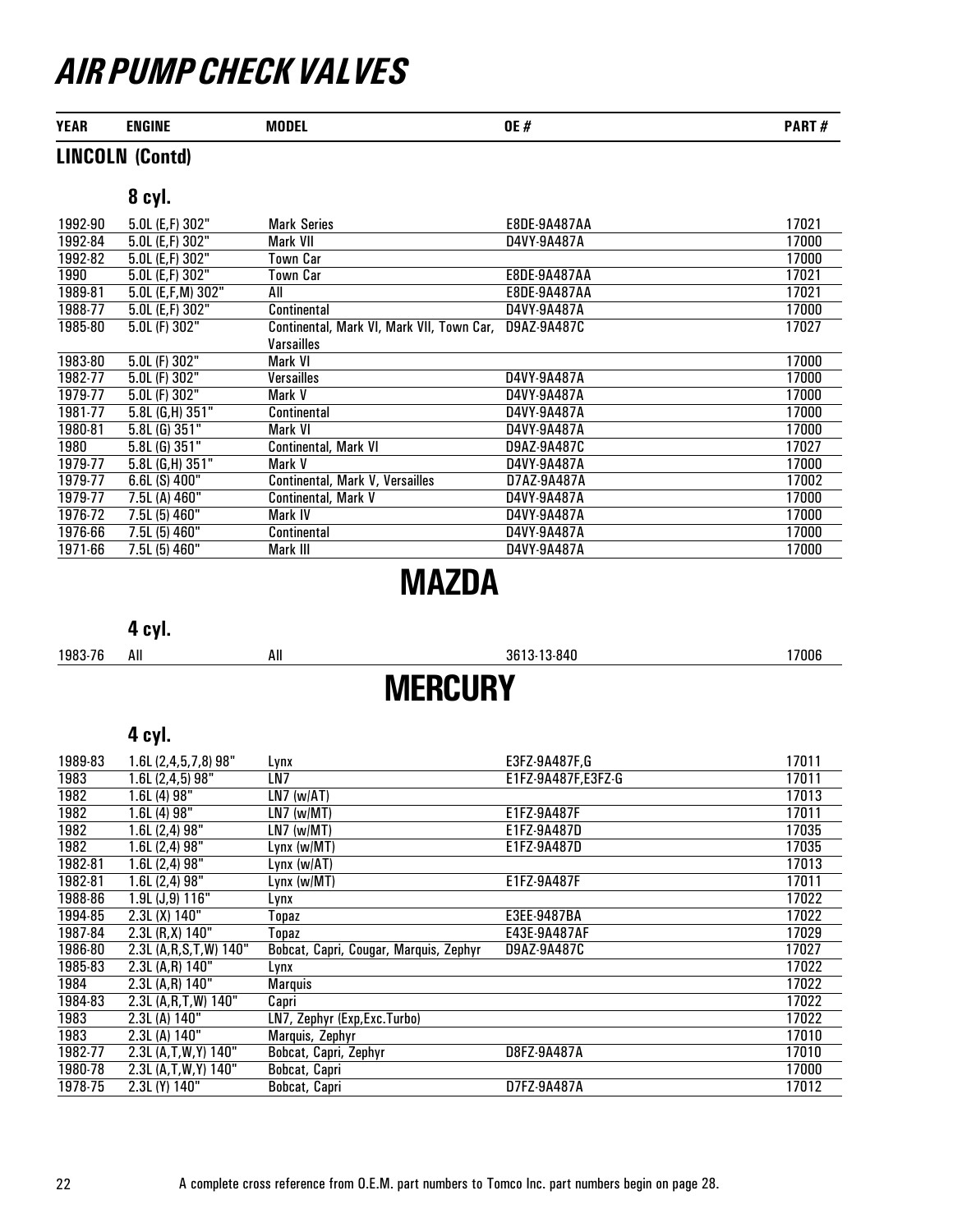| <b>YEAR</b> | <b>ENGINE</b> | <b>MODE</b> | OE.<br>$^{\prime\prime}$<br>v<br>$\boldsymbol{H}$ | <b>PART</b><br><br>.<br>" |
|-------------|---------------|-------------|---------------------------------------------------|---------------------------|
|             |               |             |                                                   |                           |

### MERCURY (Contd)

#### 6 cyl.

| 1983-80 | 3.3L (B, X) 200"    | Capri, Cougar, Marquis, Zephyr                             | D4VY-9A487A                 | 17000 |
|---------|---------------------|------------------------------------------------------------|-----------------------------|-------|
| 1983-80 | 3.3L (B, X) 200"    | Capri, Cougar, Marquis, Zephyr                             | D9AZ-9A487C                 | 17027 |
| 1988-84 | 3.8L (C, 3, 4) 232" | Capri, Cougar, Marquis, Sable                              | E27E-9A487AA,E8DE-AA        | 17021 |
| 1986-84 | 3.8L (C, 3) 232"    | Capri, Cougar, Marquis, Sable                              | D4AZ-9A487A                 | 17003 |
| 1986-82 | 3.8L (C,3) 232"     | Capri, Cougar, Marquis                                     | D9AZ-9A487C                 | 17027 |
| 1983-82 | 3.8L (3) 232"       | Cougar, Marquis                                            | E2AZ-9A487B                 | 17024 |
| 1980    | $4.1L(G)$ 250"      | <b>Monarch</b>                                             | C6AZ-9A487A, D4VY-A         | 17000 |
| 1977-76 | 4.1L (L) 250"       | Comet, Monarch (Cal)                                       | D4VY-9A487A                 | 17000 |
| 1979-76 | All                 | Monarch, Zephyr                                            |                             | 17009 |
| 1975-65 | All                 | Comet                                                      | C6AZ-9A487A, D4VY-A         | 17000 |
| 1975-65 | All                 | Comet, Cougar, Meteor, Monarch, Montego C6AZ-9A487A,D4VY-A |                             | 17000 |
|         | 8 cyl.              |                                                            |                             |       |
| 1982-80 | 4.2L (D) 255"       | Capri, Colony Park, Cougar, Marquis,<br>Monarch, Zephyr    | D4VY-9A487A                 | 17000 |
| 1982-80 | 4.2L (D) 255"       | Capri, Colony Park, Cougar, Marquis,<br>Monarch, Zephyr    | D9AZ-9A487C                 | 17027 |
| 1993-77 | 5.0L (F, M, T) 302" | Cougar                                                     | C6AZ-9A487A, D4VY-A         | 17000 |
| 1992-83 | 5.0L (F, M, T) 302" | <b>Grand Marquis</b>                                       | C6AZ-9A487A, D4VY-A         | 17000 |
| 1991-81 | $5.0L$ (F) $302"$   | <b>Colony Park, Grand Marquis</b>                          | E8DE-9A487AA                | 17021 |
| 1990-80 | 5.0L (F, M, T) 302" | Capri, Colony Park, Marquis                                | C6AZ-9A487A, D4VY-A         | 17000 |
| 1985-80 | 5.0L (F, M, T) 302" | Capri, Colony Park, Cougar, Marquis,<br><b>Monarch</b>     | D9AZ-9A487C                 | 17027 |
| 1980    | $5.0L$ (F) $302"$   | Monarch (Before 12/17/79)                                  | D4VY-9A487A                 | 17000 |
| 1990-83 | $5.8L$ (G) $351"$   | <b>Grand Marquis</b>                                       | D4VY-9A487A                 | 17000 |
| 1982-80 | $5.8L$ (G) $351"$   | Colony Park, Marquis                                       | C6AZ-9A487A,D4VY-A          | 17000 |
| 1982-79 | $5.8L$ (G,Q) $351"$ | <b>Colony Park, Marquis</b>                                | D9AZ-9A487C                 | 17027 |
| 1979    | 5.8L (H, 0) 351"    | Cougar                                                     | D4VY-9A487A                 | 17000 |
| 1979-77 | $5.8L$ (H,Q) $351"$ | Cougar, Colony Park, Marquis, Monarch                      |                             | 17002 |
| 1978-77 | 6.6L (S) 400"       | Cougar, Colony Park, Marquis                               | D7AZ-9A487A                 | 17002 |
| 1980-69 | All                 | <b>Marquis</b>                                             | C6AZ-9A487A, D4VY-A         | 17000 |
| 1977-66 | All                 | Comet                                                      | C6AZ-9A487A, D4DZ-A, D4VY-A | 17000 |
| 1976-68 | All                 | Montego                                                    | D4VY-9A487A                 | 17000 |
| 1976-67 | All                 | Cougar                                                     | C6AZ-9A487A, D4VY-A         | 17000 |

### **MERKUR**

|         | 6 cyl.        |         |                   |       |
|---------|---------------|---------|-------------------|-------|
| 1989-88 | 2.9L (V) 177" | Scorpio |                   | 17021 |
|         |               |         | <b>MG</b>         |       |
|         | 4 cyl.        |         |                   |       |
| 1980-68 | 1.8L (H) 110" | MGB     | 13H4358,5354987   | 17001 |
|         |               |         | <b>MITSUBISHI</b> |       |
|         | 4 cyl.        |         |                   |       |
| 1989-87 | 1.5L (J) 90"  | Precis  | 28820-21350       | 17036 |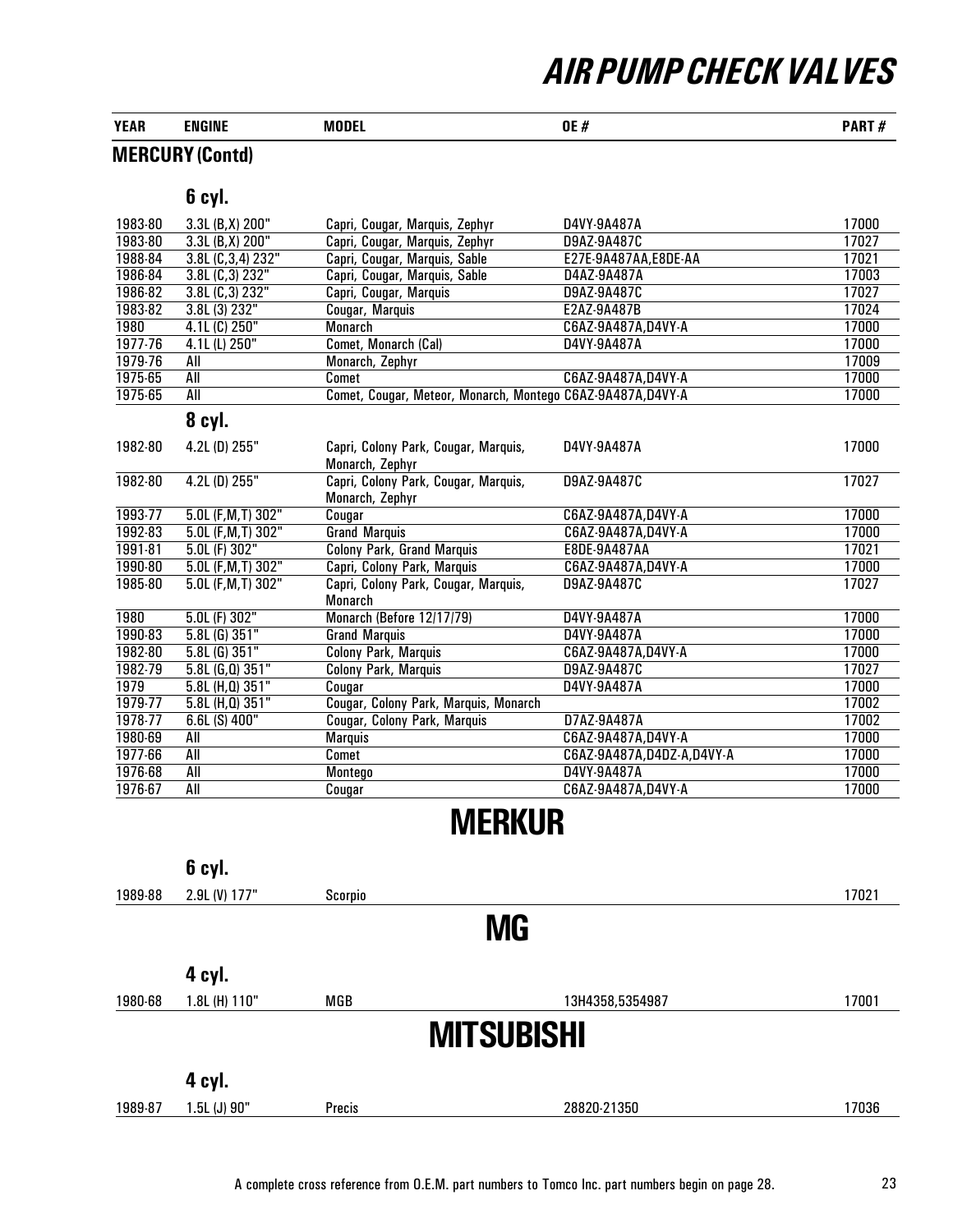YEAR ENGINE MODEL DE # 9 DE # PART # PART # PART # PART # PART # PART # PART # PART # PART # PART # PART # PART # PART # PART # PART # PART # PART # PART # PART # PART # PART # PART # PART # PART # PART # PART # PART # PAR

### NISSAN/DATSUN

#### 4 cyl.

| 1973-69      | 1.6L (L16) 97"   | All                    | 14830-H7200       | 17001 |
|--------------|------------------|------------------------|-------------------|-------|
| 1980-69      | 2.0L (L20B) 119" | All                    | 14830-N3300.U6700 | 17001 |
| 1984-73      | All              | All (w/22mm I.D. hose) |                   | 17005 |
| 1982-80      | All              | 210, 310               | 14830-H7200       | 17004 |
| 1980-73      | All              | All (w/18mm I.D. hose) |                   | 17007 |
| 1974-70      | All              | All                    | 14830-N3300.U6700 | 17001 |
|              | 6 cyl.           |                        |                   |       |
| 1986-70<br>. | All              | All (w/22mm I.D. hose) |                   | 17005 |

### 1974-71 All All (w/18mm I.D. hose) 17007

### **OLDSMOBILE**

#### 4 cyl.

| 1982    | 1.8L (G) 111"     | Firenza                           | 22040897,22050642                                            | 17001 |
|---------|-------------------|-----------------------------------|--------------------------------------------------------------|-------|
| 1981    | 2.5L(5) 151"      | Omega                             | 22040897,22050639,22097058                                   | 17001 |
| 1988-82 | All               | Firenza                           | 22040897,22048208,209,22050636,642                           | 17001 |
| 1984-80 | $\overline{All}$  | Omega                             | 22040897,22050639,22097058                                   | 17001 |
| 1980-75 | $\overline{All}$  | <b>Starfire</b>                   | 22050626                                                     | 17001 |
|         | 6 cyl.            |                                   |                                                              |       |
| 1989-81 | 2.8L (X,Z) 173"   | Cutlass, Ciera, Omega             | 22040897,22048209,22050642                                   | 17001 |
| 1987-83 | 3.0L (L) 181"     | 98, Cutlass Calais                | 22040897,22048209,22050642                                   | 17001 |
| 1985-83 | 3.0L (E) 181"     | 98, Cutlass Ciera                 | 22048578                                                     | 17004 |
| 1993    | 3.1L (T) 189"     | Cutlass (MFI)                     | 22040897                                                     | 17001 |
| 1991-90 | 3.1L (T) 189"     | Cutlass (w/MT)                    | 22040897                                                     | 17001 |
| 1996    | 3.4L(X) 207"      | Cutlass                           | 22097057                                                     | 17001 |
| 1993-91 | 3.4L(X) 207"      | <b>Cutlass Supreme</b>            | 22040897                                                     | 17001 |
| 1987-81 | 3.8L (A,B,3) 231" | <b>Cutlass</b>                    | 22040897,22048206,209,579,22050642,                          | 17001 |
|         |                   |                                   | 22097058                                                     |       |
| 1985-84 | 3.8L (A, 3) 231"  | 98                                | 22040897,22048579                                            | 17001 |
| 1983    | 3.8L (A) 231"     | <b>Custom Cruiser (Cal)</b>       | 22040897,22048579                                            | 17001 |
| 1981    | 3.8L (A, 3) 231"  | $\overline{98}$                   | 22040897,22048206,22097058                                   | 17001 |
| 1980-79 | 3.8L (A, 3) 231"  | Cutlass, Delta 88, Starfire       | 22016736                                                     | 17004 |
| 1979    | 3.8L (A,2) 231"   | <b>Omega</b>                      | 22016736                                                     | 17004 |
| 1984-81 | 4.1L (4) 252"     | 98, Toronado                      | 22040896,22048206,579,22097058                               | 17001 |
| 1981    | 4.1L (4) 252"     | Delta 88                          |                                                              | 17004 |
| 1992-81 | All               | 98                                | 22034703,22040896,897,22048206,209,579,<br>22050642,22097058 | 17001 |
| 1992-66 | All               | <b>Cutlass</b>                    | 4974265,22040897,22048206,209,214,579,                       | 17001 |
|         |                   |                                   | 22050642,22097058                                            |       |
| 1992-66 | All               | Delta 88                          | 22034702,703,707,22041200,201,22048206,                      | 17001 |
|         |                   |                                   | 22050636,22097058                                            |       |
| 1989-73 | All               | <b>Custom Cruiser</b>             | 4974265,22064702,22040897,22048579                           | 17001 |
| 1980-73 | All               | Omega                             | 4974265,22048214                                             | 17001 |
| 1978-75 | All               | <b>Starfire</b>                   | 22050636                                                     | 17001 |
|         | 8 cyl.            |                                   |                                                              |       |
| 1982-79 | 4.3L (8) 260"     | Custom Cruiser, Cutlass, Delta 88 | 22034702,707,22035625,22040903,22048206,<br>22050636         | 17001 |
| 1992-81 | $5.0L$ (Y) 307"   | <b>Custom Cruiser</b>             | 22040903,22050636,642                                        | 17001 |
| 1992-81 | 5.0L (Y) 307"     | Cutlass                           | 22040903,22050636,642                                        | 17001 |
| 1986-81 | 5.0L (Y) 307"     | Delta 88                          | 22040903,22050636,642                                        | 17001 |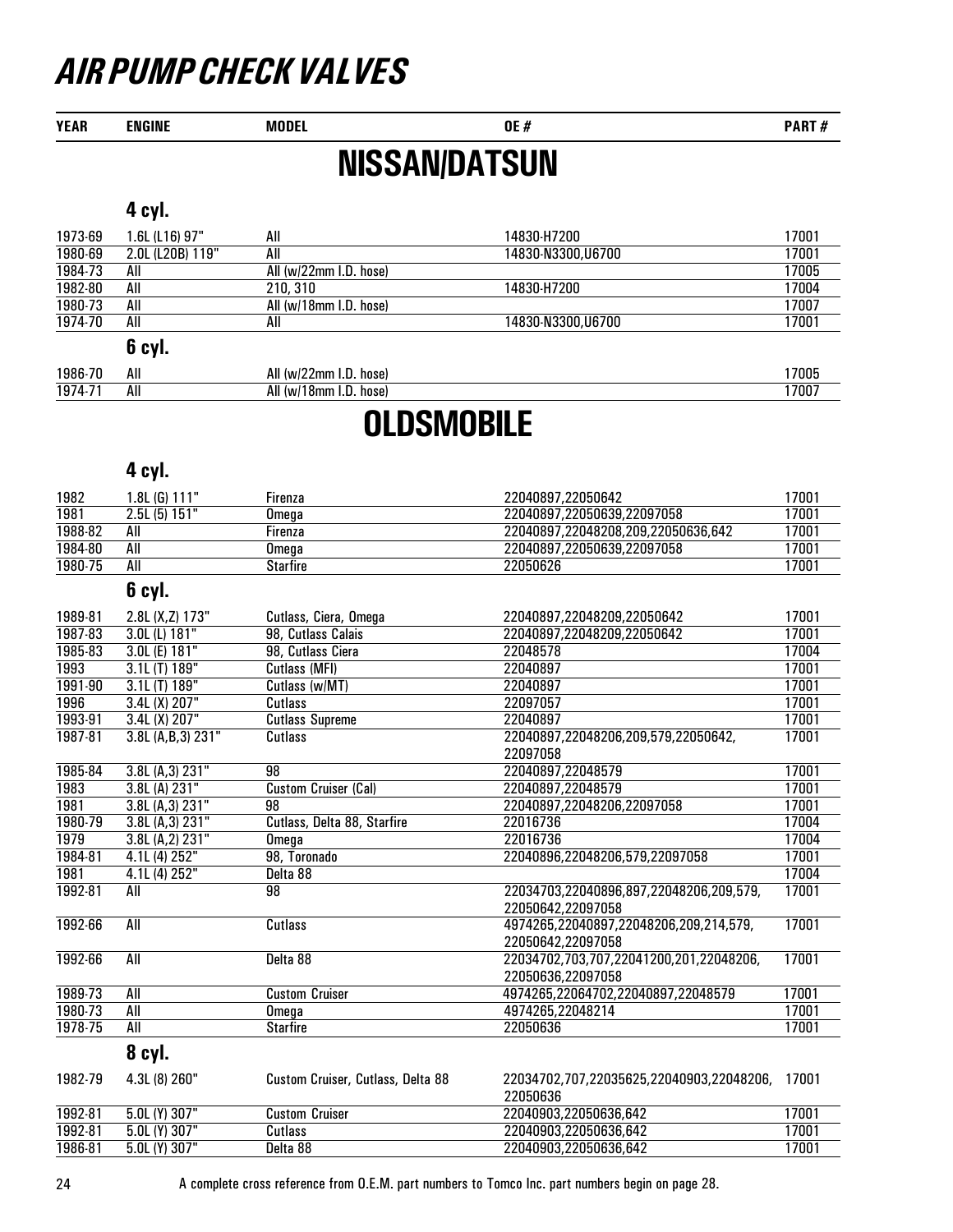| <b>YEAR</b> | <b>ENGINE</b>                   | <b>MODEL</b>                | <b>OE#</b>                                                           | <b>PART#</b> |
|-------------|---------------------------------|-----------------------------|----------------------------------------------------------------------|--------------|
|             | <b>OLDSMOBILE 8 cyl (Contd)</b> |                             |                                                                      |              |
| 1985-81     | 5.0L (Y) 307"                   | Toronado                    | 22040903,22050636,642                                                | 17001        |
| 1984-81     | $\overline{5.0}$ L (Y) 307"     | 98                          | 22050636,642                                                         | 17001        |
| 1979-78     | 5.0L (G,4) 305"                 | Cutlass                     | 22034702,707,22035625,22040903,22048206,<br>22050642                 | 17001        |
| 1992        | 5.7L (7) 350"                   | <b>Custom Cruiser</b>       | 22040897                                                             | 17001        |
| 1980-78     | $5.7L(R)$ 350"                  | Cutlass, Delta 88, Toronado | 22050636                                                             | 17001        |
| 1979        | $5.7L$ (L,R) $350"$             | 98                          | 22050636                                                             | 17001        |
| 1979        | 6.6L (K) 403"                   | 98, Delta 88                | 22034702.22050636                                                    | 17001        |
| 1992-66     | All                             | Cutlass                     | 4974196,22034702,707,22035625,22040903,<br>22048206,22050636,642     | 17001        |
| 1991-73     | All                             | Toronado                    | 4974196.22034702.22040903.22050636.642                               | 17001        |
| 1989-73     | All                             | <b>Custom Cruiser</b>       | 4974196,22030625,22034706,707,22040903,<br>22048206.22050636         | 17001        |
| 1985-66     | All                             | Delta 88                    | 4974196,22034702,707,22035625,22040903,<br>22048206,903,22050636,642 | 17001        |
| 1984-66     | All                             | 98                          | 4974196,22034702,22050636,642                                        | 17001        |
| 1980-75     | All                             | <b>Starfire</b>             | 4974196,2034702,22050636                                             | 17001        |
| 1979-73     | All                             | Omega                       | 4974196,22034702,22050636                                            | 17001        |
|             |                                 | NI NCMUDII ETDIILK          |                                                                      |              |

### OLDSMOBILE TRUCK

|         | 8 cyl.                       |                                              |                   |       |
|---------|------------------------------|----------------------------------------------|-------------------|-------|
| 1992-91 | 4.3L (Z) 262"                | Bravada (Exc.HP)                             | 22050642          | 17001 |
|         |                              | <b>OPEL</b>                                  |                   |       |
|         |                              |                                              |                   |       |
|         | 4 cyl.                       |                                              |                   |       |
| 1979-76 | All                          | All                                          | 94021258,94204935 | 17008 |
|         |                              | <b>PEUGEOT</b>                               |                   |       |
|         | 4 cyl.                       |                                              |                   |       |
| 1980-79 | All                          | All                                          | 1623-29           | 17001 |
|         |                              | <b>PLYMOUTH</b>                              |                   |       |
|         |                              |                                              |                   |       |
|         | 4 cyl.                       |                                              |                   |       |
| 1994-81 | 2.2L (B, C, E, F, D, 8) 135" | All                                          | 4041966,4300376   | 17001 |
| 1987-85 | 2.2L (C,8) 135"              | Horizon, Tourismo (Exc.FI)                   | 4287346           | 17030 |
| 1987-84 | 2.2L (C,F,8) 135"            | All (Exc.EFI, Horizon, One piece check valve | 4300393           | 17019 |
|         |                              | & tube)                                      |                   |       |
| 1986    | 2.2L (D,E,F) 135"            | All (w/EFI, Exc. Horizon, Incl. 17001 check  | 4300377           | 17020 |
|         |                              | valve)                                       |                   |       |
| 1985-84 | 2.2L (C,D,F,8) 135"          | All (Exc.Horizon)                            | 4275816           | 17018 |
| 1985-81 | 2.2L (C,D,F,8) 135"          | All                                          | 4307802           | 17014 |
| 1983    | 2.2L (C,D,E) 135"            | All (Exc.Horizon)                            | 4275812           | 17017 |
| 1982-81 | 2.2L (B) 135"                | All (Exc.Horizon)                            | 4227874           | 17016 |
| 1993-86 | 2.5L $(B, J, K, V)$ 153"     | All                                          | 4041966,4300376   | 17001 |
| 1986    | 2.5L (K) 153"                | All (w/EFI, Exc. Horizon, Incl. 17001 check  | 4300377           | 17020 |
|         |                              | valve)                                       |                   |       |
| 1985-81 | $2.6L$ (G, 7) $156"$         | All                                          | 4041966,4300376   | 17001 |
| 1980-78 | All                          | All Models (Check valve only)                | 4041966,4300376   | 17001 |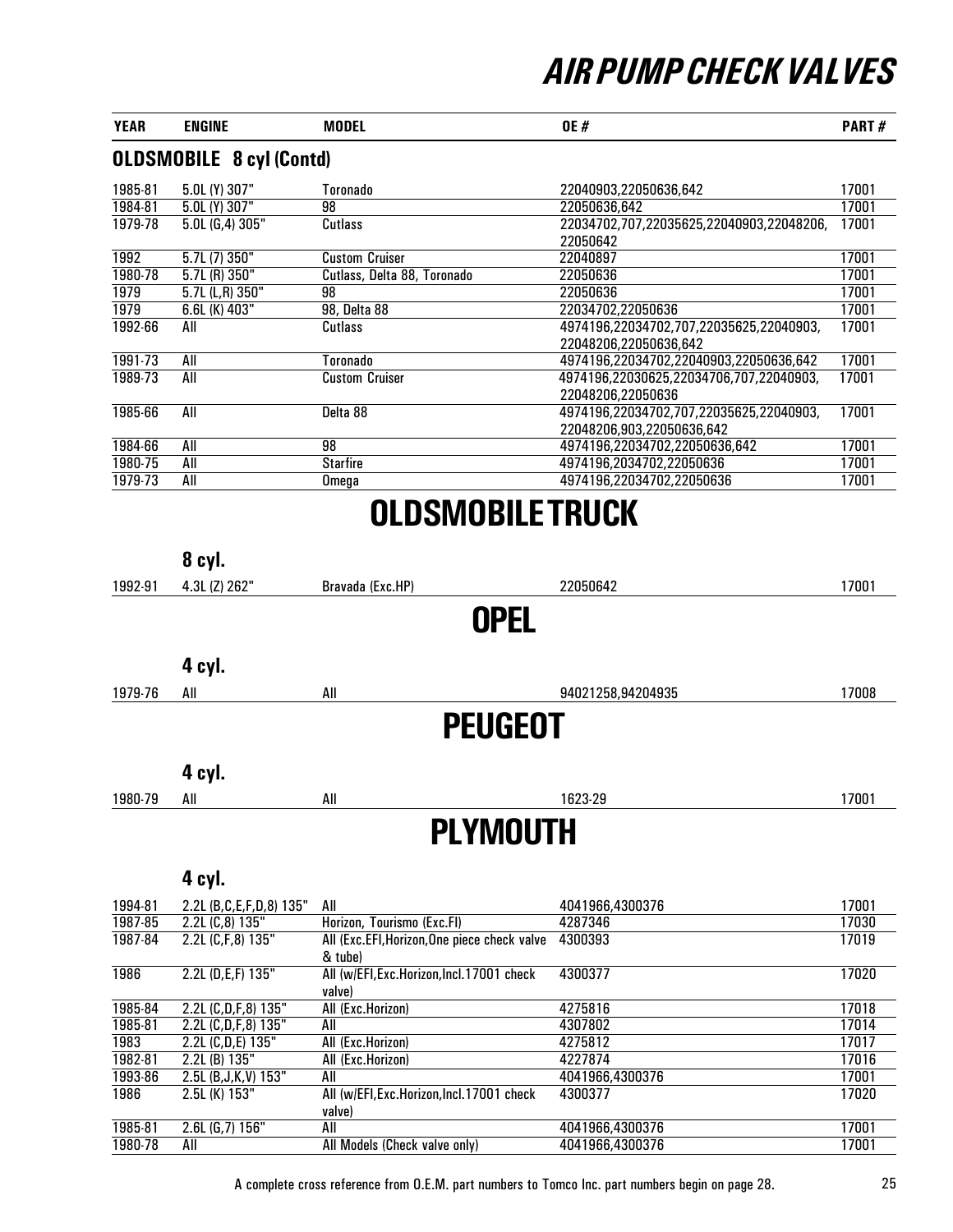| <b>YEAR</b> | <b>ENGINE</b>                       | <b>MODEL</b>          | <b>OE#</b>                  | <b>PART#</b> |
|-------------|-------------------------------------|-----------------------|-----------------------------|--------------|
|             | <b>PLYMOUTH (Contd)</b>             |                       |                             |              |
|             | 6 cyl.                              |                       |                             |              |
| 1993-91     | 3.0L (3) 181"                       | Acclaim, Sundance     | 4300376                     | 17001        |
| 1983-77     | $3.7L$ (C,D,E,F,G,H,J)<br>225"      | All                   | 3671038,4041966,4300376     | 17001        |
| 1983-72     | $3.7 L$ (B,C,D,E,F,H,J)<br>225"     | All                   | 3671038,4041966,4300376     | 17001        |
|             | 8 cyl.                              |                       |                             |              |
| 1989-72     | $5.2L$ (G,K,L,M,N,P,R,S,<br>4) 318" | All                   | 3671038,039,4041966,4300376 | 17001        |
|             |                                     |                       | <b>PLYMOUTH TRUCK</b>       |              |
|             | 4 cyl.                              |                       |                             |              |
| 1987-85     | 2.2L (C,F,8) 135"                   | Voyager               | 4287346                     | 17030        |
| 1985-84     | 2.2L (C,D,E,F,8) 135"               | Voyager (To Convert.) | 4275383                     | 17031        |
| 1987-84     | 2.6L (G) 156"                       | Voyager               | 4041966,4300376             | 17001        |
|             | 6 cyl.                              |                       |                             |              |
| 1983-72     | 3.7L (B,E,H,) 225"                  | Voyager, Trailduster  | 3671038,4041966             | 17001        |

|         | cvI.<br>0             |                         |                 |       |
|---------|-----------------------|-------------------------|-----------------|-------|
| 1983-74 | 5.2L (E,P,R,T,U) 318" | Trailduster<br>Vovager, | 3671038.4041966 | 17001 |
| 1981-74 | $5.9L$ (F) $360"$     | Trailduster<br>Voyager, | 3671038.4041966 | 17001 |
|         |                       |                         |                 |       |

### PONTIAC

#### 4 cyl.

| 1987-82 | . .6L (C.6) 98" | 1000           | 22040897.22048209.22050642 | 7001  |
|---------|-----------------|----------------|----------------------------|-------|
| 1982    | .8L (G.O) 111"  | J2000. Sunbird | 22040897.22048209.22050642 | 17001 |
| 1981    | 2.5L(5) 151"    | Phoenix        | 22040897.22050639.22097058 | 17001 |
| 1983-82 | $2.0L$ (B) 121" | Sunbird        | 4993435.22050626           | 17001 |

| 1992-82 | 2.8L (S, W, X) 173" | Grand Prix, Firebird, 6000                | 22040897.22048209.22050642               | 17001 |
|---------|---------------------|-------------------------------------------|------------------------------------------|-------|
| 1984-82 | 2.8L (1) 173"       | <b>Firebird</b>                           | 22040897                                 | 17001 |
| 1984-81 | 2.8L (X.Z) 173"     | <b>Phoenix</b>                            | 22040897.22048209.22050642               | 17001 |
| 1993    | 3.1L (T) 189"       | Grand Prix (Cal)                          | 22048212, 22097057                       | 17001 |
| 1992-91 | 3.1L(T) 189"        | Firebird                                  | 22048212, 22097057                       | 17001 |
| 1990    | 3.1L (T) 189"       | <b>Grand Prix</b>                         | 22048212, 22097057                       | 17001 |
| 1996-91 | 3.4L (E, S, X) 207" | <b>Firebird, Grand Prix</b>               | 22048212,22097057                        | 17001 |
| 1987-83 | 3.8L (A,B,3) 231"   | <b>Grand Prix</b>                         | 22040897,22048579,22050642               | 17001 |
| 1987-81 | 3.8L (A,B,3) 231"   | <b>Bonneville</b>                         | 22040897,22048206,579,22050642,22097058  | 17001 |
| 1984-83 | 3.8L (A) 231"       | Parisienne                                | 22040897,22048579                        | 17001 |
| 1983    | 3.8L (9) 229"       | Parisienne                                | 22040897.22048221                        | 17001 |
| 1983-80 | 3.8L (K) 229"       | Grand AM, LeMans                          | 22017158.22050635                        | 17001 |
| 1982-79 | 3.8L (A, 2) 231"    | <b>Grand Prix</b>                         | 22016736,905,22017158,22040897,22048579, | 17001 |
|         |                     |                                           | 22050635                                 |       |
| 1981    | 3.8L (A) 231"       | Catalina, LeMans, Safari                  | 22048206.22097058                        | 17001 |
| 1980-79 | 3.8L (A) 231"       | Bonneville, Catalina, Firebird, Grand AM, | 22017158,22050635                        | 17004 |
|         |                     | LeMans, Safari, Sunbird                   |                                          |       |
| 1979    | 3.8L (A) 231"       | Phoenix                                   | 22017158.22050635                        | 17004 |
| 1982-81 | 4.1L (4) 252"       | <b>Bonneville</b>                         | 22040897,22048206,579,22097058           | 17001 |
|         |                     |                                           |                                          |       |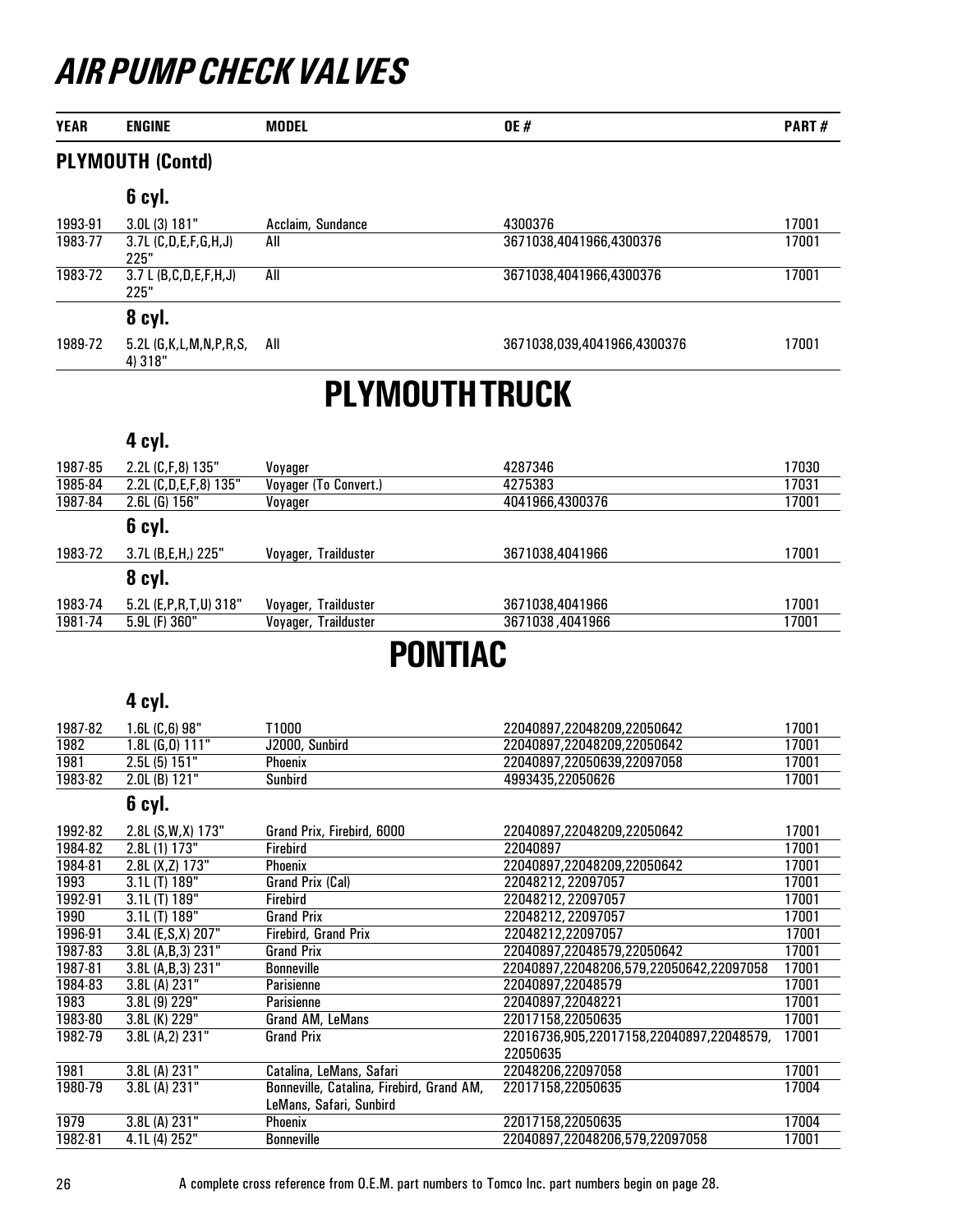| <b>YEAR</b> | <b>ENGINE</b>                | <b>MODEL</b>                             | <b>OE#</b>                               | <b>PART#</b> |
|-------------|------------------------------|------------------------------------------|------------------------------------------|--------------|
|             | <b>PONTIAC 6 cyl (Contd)</b> |                                          |                                          |              |
| 1982-81     | 4.1L (4) 252"                | <b>Grand Prix</b>                        | 22040897,22048206,579,22097058           | 17001        |
| 1987-84     | 4.3L (Z) 262"                | <b>Grand Prix, Parisienne</b>            | 22040897,22050642                        | 17001        |
|             | 8 cyl.                       |                                          |                                          |              |
| 1981-78     | 4.3L (S) 265"                | Firebird, Grand Prix, LeMans             | 22040897,22050639,22097058               | 17001        |
| 1981        | 4.9L (T, W) 301"             | Bonneville, Catalina, Grand AM, Firebird | 22040897,22050639,22097058               | 17001        |
|             |                              | (Exc.Turbo), LeMans                      |                                          |              |
| 1992-82     | 5.0L (C,E,F,S,7) 305"        | <b>Firebird</b>                          | 22040897.22050642                        | 17001        |
| 1990-87     | 5.0L (Y) 307"                | Safari                                   | 22040903.22050636.642                    | 17001        |
| 1987-79     | $5.0L$ (G,H) 305"            | Grand Prix, Firebird                     | 22016902,22040897,22048221,224,22050636, | 17001        |
|             |                              |                                          | 642                                      |              |
| 1986        | 5.0L (Y) 307"                | <b>Parisienne</b>                        | 22040903.22050636.642                    | 17001        |
| 1986-83     | $5.0L$ (G, H, S, 7) 305"     | <b>Bonneville, Parisienne</b>            | 22040897,22048221,224,22050642           | 17001        |
| 1981        | 5.0L (Y) 307"                | Bonneville, Catalina, Safari             | 22050636,642                             | 17001        |
| 1979        | $5.0L$ (G,H) 305"            | LeMans                                   | 22050636                                 | 17001        |
| 1979-78     | 5.0L (G.H) 305"              | Grand AM                                 | 22050636                                 | 17001        |
| 1997-88     | $5.7L(8,P)$ 350"             | <b>Firebird</b>                          | 22040897,22048212,22050642               | 17001        |
| 1980-78     | 5.7L (L,R,X) 350"            | <b>Grand AM</b>                          | 22050636                                 | 17001        |
| 1979        | 5.7L (R) 350"                | <b>Bonneville</b>                        | 22050636                                 | 17001        |
| 1979        | 5.7L (L,R,X) 350"            | Catalina, Grand Prix, LeMans             | 22050636                                 | 17001        |
| 1979        | 6.6L (K) 403"                | Bonneville, Catalina, Firebird           | 22050636                                 | 17001        |

# TOYOTA

### 4 cyl.

| 1982-81 | 1.5L (3AC) 89"  | <b>Tercel</b> | 90917-10024                         | 17005 |
|---------|-----------------|---------------|-------------------------------------|-------|
| 1981    | 2.0L (20R) 122" | Celica        | 90917-10028                         | 17005 |
| 1983-82 | 2.4L (22R) 144" | Celica        | 90917-10028                         | 17005 |
| 1982-81 | 2.4L (22R) 144" | Corona        | 90917-10028                         | 17005 |
| 1981    | 2.4L (22R) 144" | Celica        | 90917-10028                         | 17005 |
| 1986-82 | 2.4L (22R) 144" | Celica        | 90917-10001,002,003,024,028,045,062 | 17005 |

### TOYOTA TRUCK

|         | 4 cyl.                          |                            |                                     |       |  |
|---------|---------------------------------|----------------------------|-------------------------------------|-------|--|
| 1986-85 | 2.4L (22R) 144"                 | Land Cruiser, Pickup (4WD) | 90917-10001,002,003,024,028,045,062 | 17005 |  |
| 1984    | 2.4L (22R) 144"                 | Pickup (2WD)               | 90917-10028                         | 17005 |  |
| 1983-81 | 2.4L (22R) 144"<br>Pickup (4WD) |                            | 90917-10001,002,003,024,028,045,062 | 17005 |  |
|         | 6 cyl.                          |                            |                                     |       |  |
| 1984-81 | 4.2L (2F) 256"                  | <b>Land Cruiser</b>        | 90917-10003.057                     | 17005 |  |
|         |                                 |                            | VOLKSWAGEN                          |       |  |
|         | 4 cyl.                          |                            |                                     |       |  |
| 1982-74 | 1.6L (EH, EJ, FN) 98"           | <b>Rabbit</b>              | 060-131-603                         | 17001 |  |
|         |                                 |                            | <b>YUGO</b>                         |       |  |
|         | 4 cyl.                          |                            |                                     |       |  |
| 1988-85 | 1.1L 67"                        | All                        | 46620796                            | 17003 |  |
| 1988    | 1.3L(5)                         | GV, GVL, GVX               | 46620796                            | 17003 |  |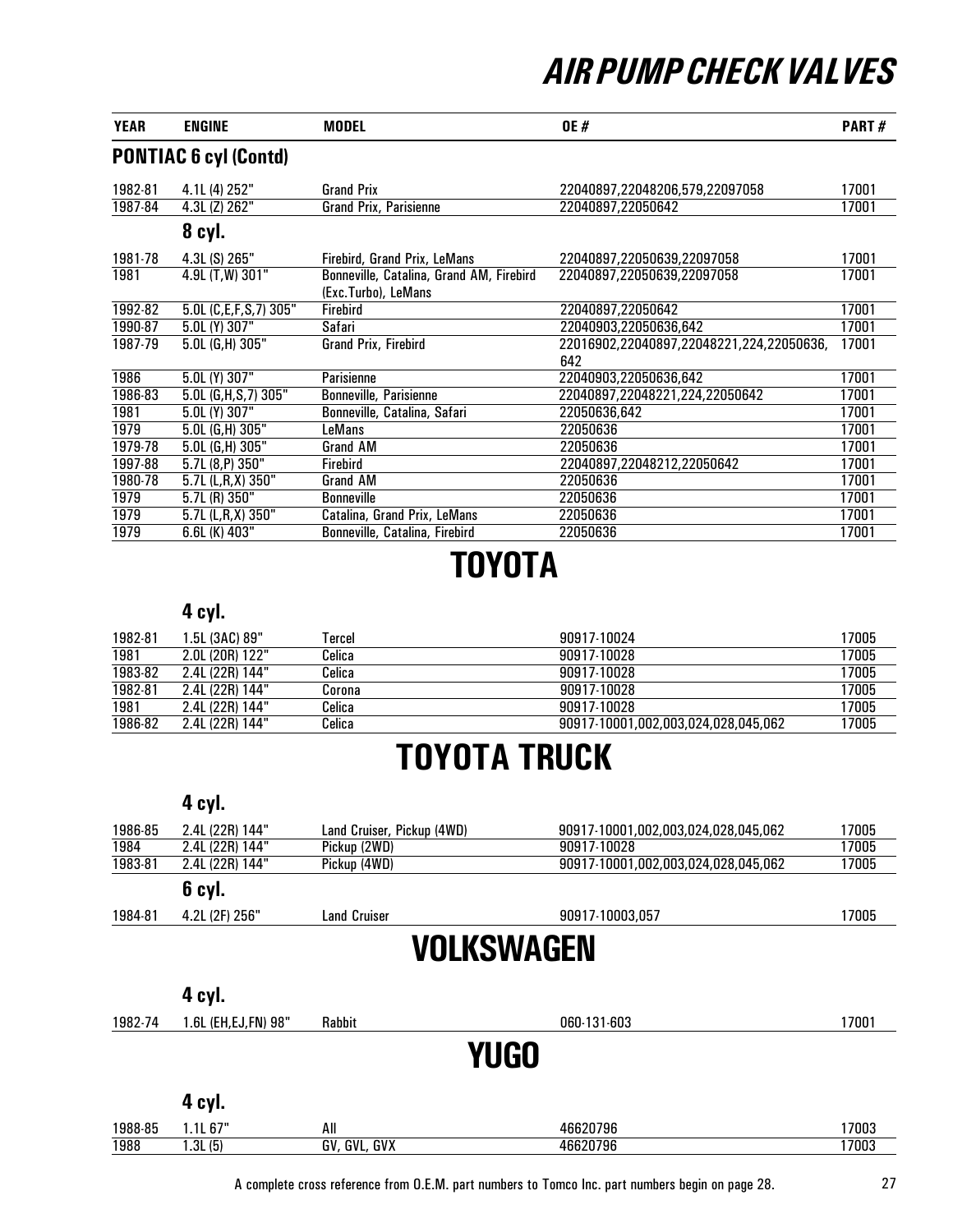| <b>OEM#</b>                  | PART#          | <b>OEM#</b>           | PART#          | <b>OEM#</b>          | PART# | <b>OEM#</b>          | PART# |
|------------------------------|----------------|-----------------------|----------------|----------------------|-------|----------------------|-------|
| <b>ALFA ROMEO</b>            |                |                       |                |                      |       |                      |       |
| 084400-0240                  | 17007          | D6DZ-9A487B           | 17009          | 22040200             | 17001 | 22097056             | 17001 |
| 11634-35032-01               | 17007          | D6TZ-9A487B           | 17002          | 22040801             | 17001 | 22097057             | 17001 |
|                              |                | D7AZ-9A487A           | 17002          | 22040802             | 17001 | 22097058             | 17001 |
| <b>AMC/JEEP</b>              |                | D7FZ-9A487A           | 17012          | 22040805             | 17001 | 22099019             | 17001 |
| 22017157                     | 17001          | D7TZ-9A487A           | 17003          | 22040807             | 17001 | 2217418              | 17001 |
| 3233960                      | 17001          | <b>D8FZ-9A487A</b>    | 17010          | 22040897             | 17001 | 2217478              | 17001 |
| 3236285                      | 17002          | D8FZ-9A487A           | 17010          | 22040899             | 17001 | 4974196              | 17001 |
| 3239802                      | 17001          | D8TZ-9A487A           | 17003          | 22040900             | 17001 | 4974256              | 17001 |
| 4974196                      | 17001          | D9AZ-9A487C           | 17027          | 22040902             | 17001 | 4974265              | 17001 |
| 8933001549                   | 17001          | E0BZ-9A487B           | 17003          | 22040903             | 17001 | 4993435              | 17001 |
| 8953000944                   | 17001          | E1FZ-9A487A,E         | 17013          | 22041200             | 17001 | 5354987              | 17001 |
|                              |                | E1FZ-9A487C,F         | 17011          | 22041201             | 17001 | 94021258             | 17008 |
| <b>BMW</b>                   |                | E1FZ-9A487D           | 17035          | 22041202             | 17001 | 94204935             | 17008 |
| 1164-0743-195                | 17001          | E2AZ-9A487B           | 17024          | 22041203             | 17001 |                      |       |
|                              |                | E3FZ-9A487B           | 17022          | 22041204             | 17001 | <b>ISUZU</b>         |       |
| <b>CHRYSLER</b>              |                | E3FZ-9A487F           | 17011          | 22041205             | 17001 | 8-22050-642-0        | 17001 |
| 2288311                      | 17001          | E3FZ-9A487G           | 17011          | 22041206             | 17004 | 8-94204-935-0        | 17008 |
| 3238321                      | 17001          | E3TZ-9A487A           | 17021          | 22041210             | 17001 | 9-19255-603-0        | 17008 |
| 3671038                      | 17001          | E3TZ-9B449A,B         | 17032          | 22041211             | 17001 |                      |       |
| 3671039                      | 17001          | E3ZF-9A487F,G         | 17011          | 22041212             | 17001 | <b>JAGUAR</b>        |       |
| 3843110                      | 17001          | E43E-9A487AF          | 17029          | 22041213             | 17001 | 5354987              | 17001 |
| 4041966                      | 17001          | <b>E5FZ-9A487A</b>    | 17011          | 22041214             | 17001 | C34017               | 17001 |
| 4105999                      | 17019          | E6FZ-9A487A           | 17011          | 22041216             | 17001 |                      |       |
| 4227167                      | 17019          | E7TZ-9A487A           | 17010          | 22041218             | 17001 | LUV                  |       |
| 4227670                      | 17016          | E7TZ-9A487B           | 17026          | 22041219             | 17001 | 94021258             | 17008 |
| 4227863                      | 17014          | E7TZ-9A487D           | 17003          | 22041224             | 17001 | 94204935             | 17008 |
| 4227874                      | 17016          | E7TZ-9A487E           | 17023          | 22041597             | 17001 |                      |       |
| 4241556                      | 17014          | <b>E8DE-9A487AA</b>   | 17021          | 22048206             | 17001 | <b>MAZDA</b>         |       |
| 4275378                      | 17020          | E8DZ-9A487A           | 17021          | 22048209             | 17001 | 3613-13-840          | 17006 |
| 4275383                      | 17031          | E8FZ-9A487A           | 17010          | 22048210             | 17001 |                      |       |
| 4275812                      | 17017          | <b>E8TE-9A487AA</b>   | 17023          | 22048211             | 17001 | MG                   |       |
| 4275816                      | 17018          | E8TZ-9A487B           | 17003          | 22048212             | 17001 | 13H4358              | 17001 |
| 4287346                      | 17030          | <b>E9VE-9A487AA</b>   | 17000          | 22048213             | 17001 | 5354987              | 17001 |
| 4300357                      | 17033          | <b>E9VF-9A487AB</b>   | 17000          | 22048214             | 17001 |                      |       |
| 4300376                      | 17001          | E9VZ-9A487A           | 17000          | 22048216             | 17001 | <b>MITSUBISHI</b>    |       |
| 4300377                      | 17020          |                       |                | 22048218             | 17001 | 28820-21350          | 17036 |
| 4300393                      | 17019          | <b>GENERAL MOTORS</b> |                | 22048219             | 17001 |                      |       |
| 4307802                      | 17014          | 22008616              | 17004          | 22048221             | 17001 | <b>NISSAN/DATSUN</b> |       |
| 5214063                      | 17015          | 22016375              | 17004          | 22048222             | 17001 | 14830-H7200          | 17004 |
| 53030467                     | 17001          | 22016736              | 17004          | 22048224             | 17001 | 14830-N3300          | 17001 |
| 5354937                      | 17001          | 22016902              | 17001          | 22048547             | 17001 | 14830-U6700          | 17001 |
| 5361992                      | 17001          | 22016905              | 17001          | 22048578             | 17004 |                      |       |
|                              |                | 22017157              | 17001          | 22048579             | 17001 | <b>OPEL</b>          |       |
| <b>FIAT</b>                  |                | 22017158              | 17004          | 22049520             | 17001 | 94021258             | 17008 |
| 4290442                      | 17001          | 22017158              | 17001          | 22049547             | 17001 | 94204935             | 17008 |
| 5354987                      | 17001          | 22017418              | 17001          | 22050626             | 17001 |                      |       |
|                              |                | 22017478              | 17001          | 22050629             | 17001 | <b>PEUGEOT</b>       |       |
| <b>FORD</b>                  |                | 22034702              | 17001          | 22050632             | 17004 | 1623-29              | 17001 |
| C6AZ-9A487A                  | 17000          | 22034703              | 17001          | 22050633             | 17001 |                      |       |
| C8AZ-9A487A<br>D27Z-9A487A,B | 17000<br>17006 | 22034704              | 17001          | 22050635             | 17004 |                      |       |
|                              |                | 22034705              | 17001          | 22050635             | 17001 |                      |       |
| <b>D4AE-9A487AA</b>          | 17003<br>17003 | 22034706<br>22034707  | 17004<br>17001 | 22050636             | 17001 |                      |       |
| D4AZ-9A487A<br>D4DZ-9A487A   | 17000          | 22035420              | 17001          | 22050638             | 17001 |                      |       |
| D4FZ-9A487A                  | 17001          | 22035501              | 17001          | 22050639             | 17001 |                      |       |
| D4VY-9A487A                  | 17000          | 22035625              | 17001          | 22050642             | 17001 |                      |       |
| D5AZ-9B289C                  | 17026          | 22036060              | 17001          | 22054689<br>22062561 | 17028 |                      |       |
| D6DZ-9A487A                  | 17009          | 22036195              | 17001          | 22097053             | 17028 |                      |       |
|                              |                |                       |                |                      | 17001 |                      |       |

### O.E.M. INTERCHANGE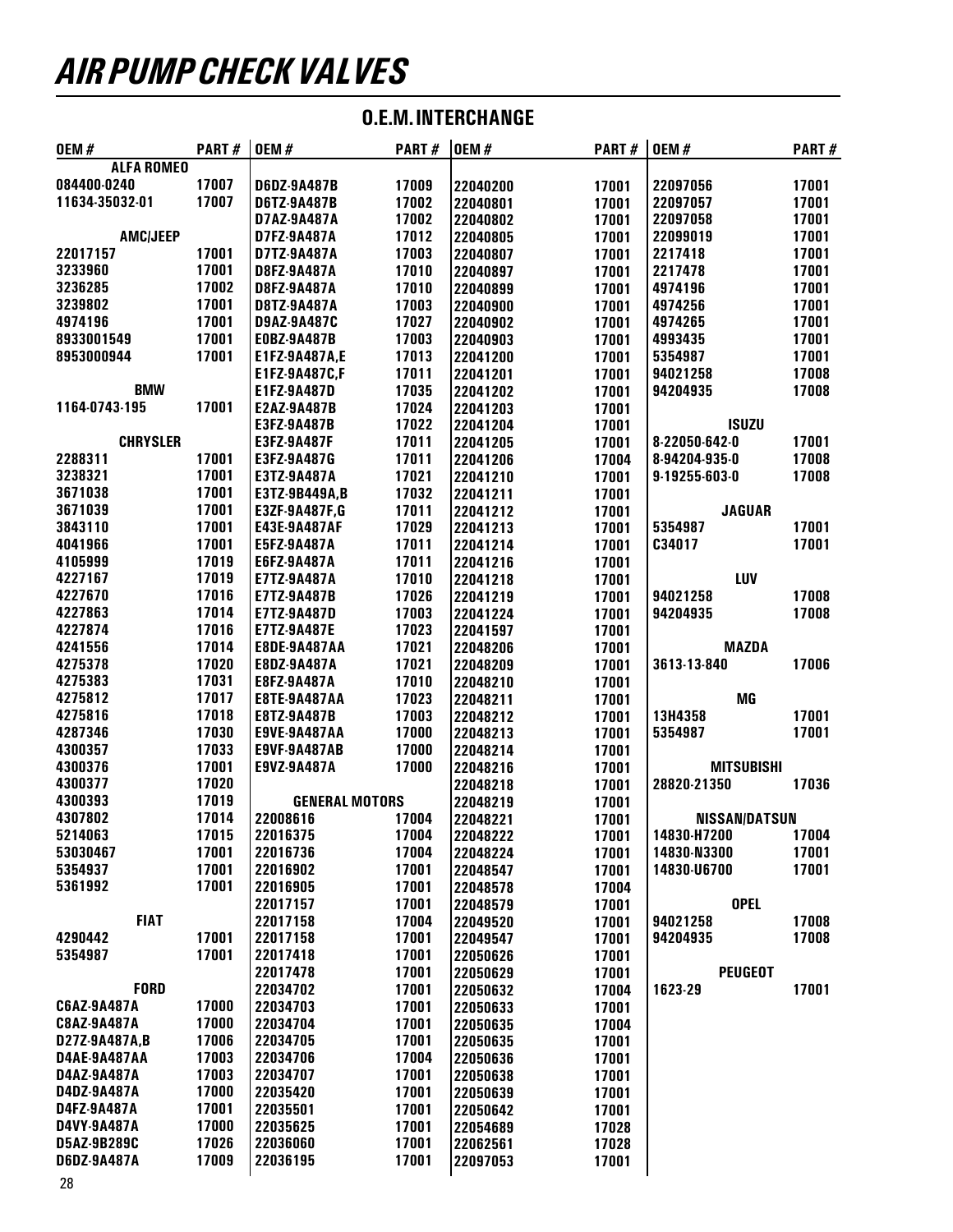| 0EM #         | <b>PART#1</b> | <b>OEM#</b> | <b>PART</b> $#$ |  |
|---------------|---------------|-------------|-----------------|--|
| <b>TOYOTA</b> |               | VOLKSWAGEN  |                 |  |
| 90917-10001   | 17006         | 060-131-603 | 17001           |  |
| 90917-10002   | 17007         | <b>YUGO</b> |                 |  |
| 90917-10003   | 17005         | 46620796    | 17003           |  |
| 90917-10024   | 17005         |             |                 |  |
| 90917-10028   | 17005         |             |                 |  |
| 90917-10029   | 17005         |             |                 |  |
| 90917-10045   | 17007         |             |                 |  |
| 90917-10051   | 17005         |             |                 |  |
| 90917-10057   | 17005         |             |                 |  |
| 90917-10062   | 17005         |             |                 |  |

#### **O.E.M. INTERCHANGE**

#### **NUMERICALLIST**

| <b>PART#</b> | <b>APPLICATION &amp; YEAR</b>                                              | FIG. # |
|--------------|----------------------------------------------------------------------------|--------|
| 17000        |                                                                            |        |
| 17001        | AMC 81-86, BMW 64-76,66-90, CAD 80-90, CHEV 66-93, C TRK, GMC TRK 73-89,   |        |
|              | CHRY, DODGE, PLY 72-92, FIAT 74-84, FORD 74, ISUZU 88-92, JAGUAR 72-85,    |        |
|              | JEEP 79-92, MG 68-80, NISSAN/DATSUN 69-80, OLDS, PONT 66-92,               |        |
|              |                                                                            |        |
| 17002        |                                                                            |        |
| 17003        |                                                                            |        |
| 17004        | BUICK 78-80,83-85, CAD 80, CHEV, C TRK, GMC TRK, PONT 79-80, NISSAN/DATSUN |        |
|              |                                                                            |        |
| 17005        |                                                                            |        |
| 17006        |                                                                            |        |
| 17007        |                                                                            |        |
| 17008        |                                                                            |        |
| 17009        |                                                                            |        |
| 17010        |                                                                            |        |
| 17011        |                                                                            |        |
| 17012        |                                                                            |        |
| 17013        |                                                                            |        |
| 17014        |                                                                            |        |
| 17015        |                                                                            |        |
| 17016        |                                                                            |        |
| 17017        |                                                                            |        |
| 17018        |                                                                            |        |
| 17019        |                                                                            |        |
| 17020        |                                                                            |        |
| 17021        |                                                                            |        |
| 17022        |                                                                            |        |
| 17023        |                                                                            |        |
| 17024        |                                                                            |        |
| 17025        |                                                                            |        |
| 17026        |                                                                            |        |
| 17027        |                                                                            |        |
| 17028        |                                                                            |        |
| 17029        |                                                                            |        |
| 17030        |                                                                            |        |
| 17031        |                                                                            |        |
| 17032        |                                                                            |        |
| 17033        |                                                                            |        |
| 17035        |                                                                            |        |
| 17036        |                                                                            |        |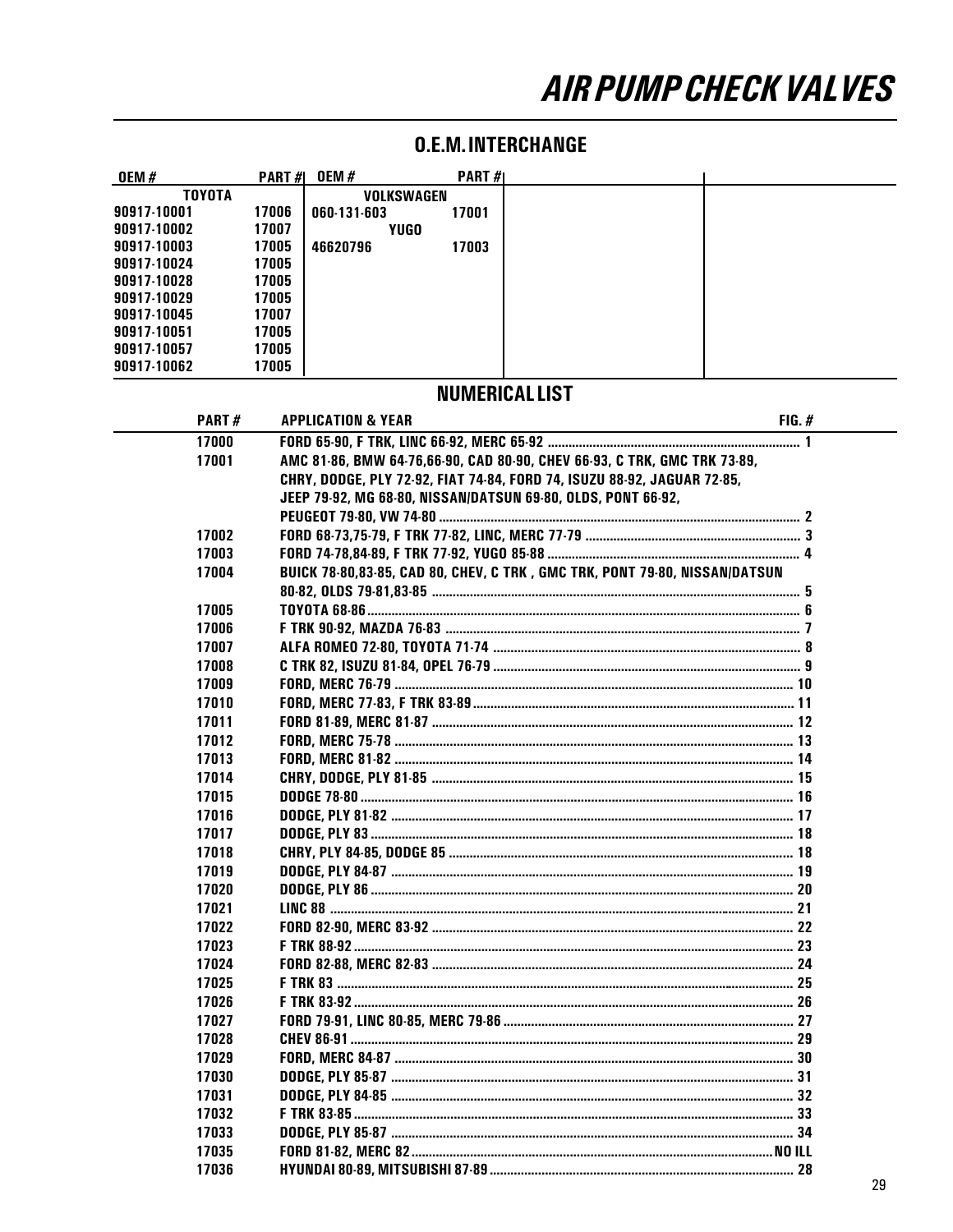

1/2" to 3/4" I.D. Hose Size 1/2" to 3/4" I.D. Hose 3/4" I.D. Hose 1/2" to 3/4" I.D. Hose 3/4" - 14 NPSF Thread<br>3/4" - 14 NPSF Thread 1/2" - 14 Dryseal NPSF 3/4" - 14 Dryseal PTF 3/4" - NPT Thread



1/2" to 3/4" I.D. Hose Size 22mm I.D. Hose 22mm I.D. Hose 18mm I.D. Hose 22mm I.D. Hose 22mm I.D. Hose 1/2" - 14 NPT Thread  $1/2"$  - 14 NPT Thread



FIG. 1 FIG. 2 FIG. 3 FIG. 4 1/2" - 14 Dryseal NPSF<br>Thread



**Thread** 





FIG. 5 FIG. 6 FIG. 7 FIG. 8







1/2" to 3/4" I.D. Hose Size 3/4" I.D. Hose 3/4" I.D. Hose 3/4" I.D. Hose 3/4" I.D. Hose 3/4" I.D. Hose 3/4" I.D<br>11/16" - 16 UN-2A 1/2" - 14 Dryseal NPTF 1/2" - 18 NPSF





FIG. 9 FIG. 10 FIG. 11 FIG. 12 1/2" - 14 Dryseal NPTF 1/2" - 16 UN-2A 1/2" - 14 Dryseal NPTF 1/2" - 18 NF Thread

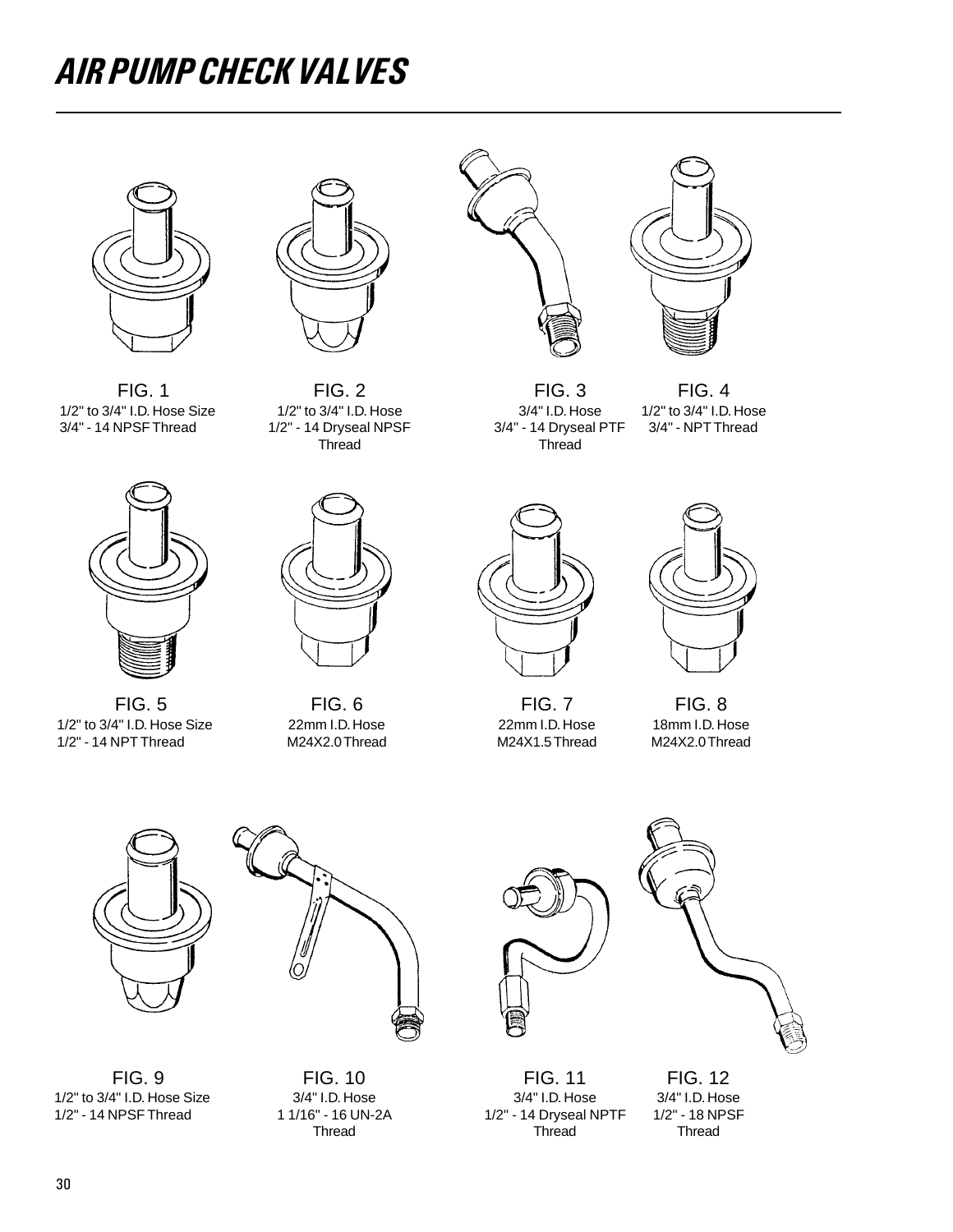